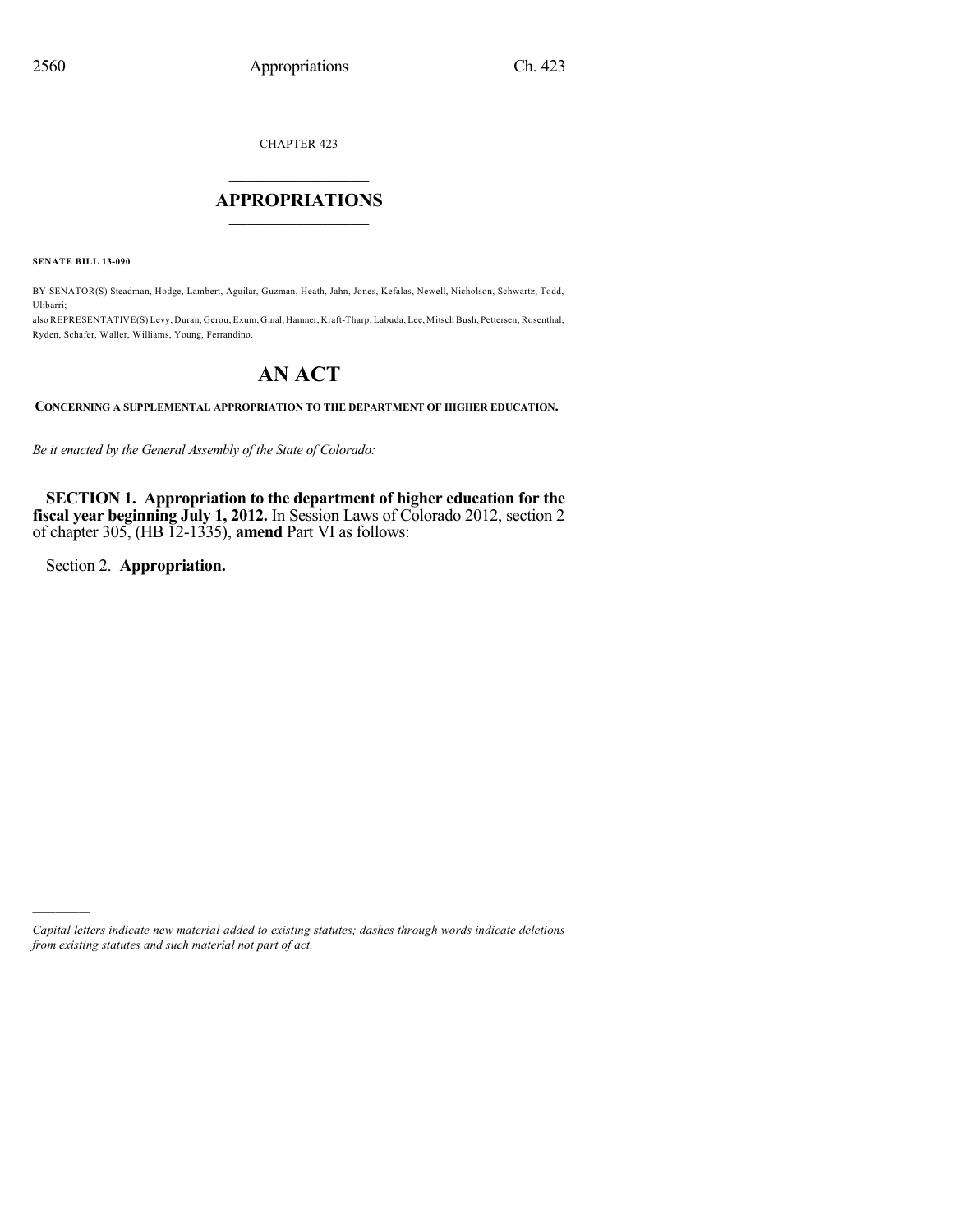|                 |        | <b>APPROPRIATION FROM</b> |                |              |                |                |  |  |
|-----------------|--------|---------------------------|----------------|--------------|----------------|----------------|--|--|
|                 |        |                           |                |              |                |                |  |  |
| ITEM &          | TOTAL. | <b>GENERAL</b>            | <b>GENERAL</b> | CASH         | REAPPROPRIATED | <b>FEDERAL</b> |  |  |
| <b>SUBTOTAL</b> |        | <b>FUND</b>               | <b>FUND</b>    | <b>FUNDS</b> | <b>FUNDS</b>   | <b>FUNDS</b>   |  |  |
|                 |        |                           | <b>EXEMPT</b>  |              |                |                |  |  |
|                 |        |                           |                |              |                |                |  |  |

## **PART VI DEPARTMENT OF HIGHER EDUCATION**

## **(1) DEPARTMENT ADMINISTRATIVE OFFICE**

| Health, Life, and Dental         | 1,123,166 | $768,119^a$           | $197,183^b$         | 157,864(I) |
|----------------------------------|-----------|-----------------------|---------------------|------------|
| Short-term Disability            | 14,120    | $9,810^a$             | $2,507^{\rm b}$     | 1,803(I)   |
| S.B. 04-257 Amortization         |           |                       |                     |            |
| <b>Equalization Disbursement</b> | 292,914   | $189.165^a$           | 60.046 <sup>b</sup> | 43,703(I)  |
| S.B. 06-235 Supplemental         |           |                       |                     |            |
| Amortization Equalization        |           |                       |                     |            |
| Disbursement                     | 251,723   | $162,564^{\circ}$     | $51,602^b$          | 37,557(I)  |
| Workers' Compensation            | 47,940    | $41,024$ <sup>a</sup> | 6.916 <sup>b</sup>  |            |
| Legal Services for 448 hours     | 34,608    | $9,550^{\circ}$       | $25,058^{\rm b}$    |            |
| Administrative                   |           |                       |                     |            |
| Law Judge Services               | 684       | $684$ <sup>a</sup>    |                     |            |
| Purchase of Services from        |           |                       |                     |            |
| Computer Center                  | 185,984   | $170,775^{\rm a}$     | $15,209^{\rm b}$    |            |
| Management and                   |           |                       |                     |            |
| Administration of OIT            | 65,636    | $65,636^{\rm a}$      |                     |            |
| <b>COFRS</b> Modernization       | 39,319    | $19,614^a$            | $16,847^b$          | 2,858(I)   |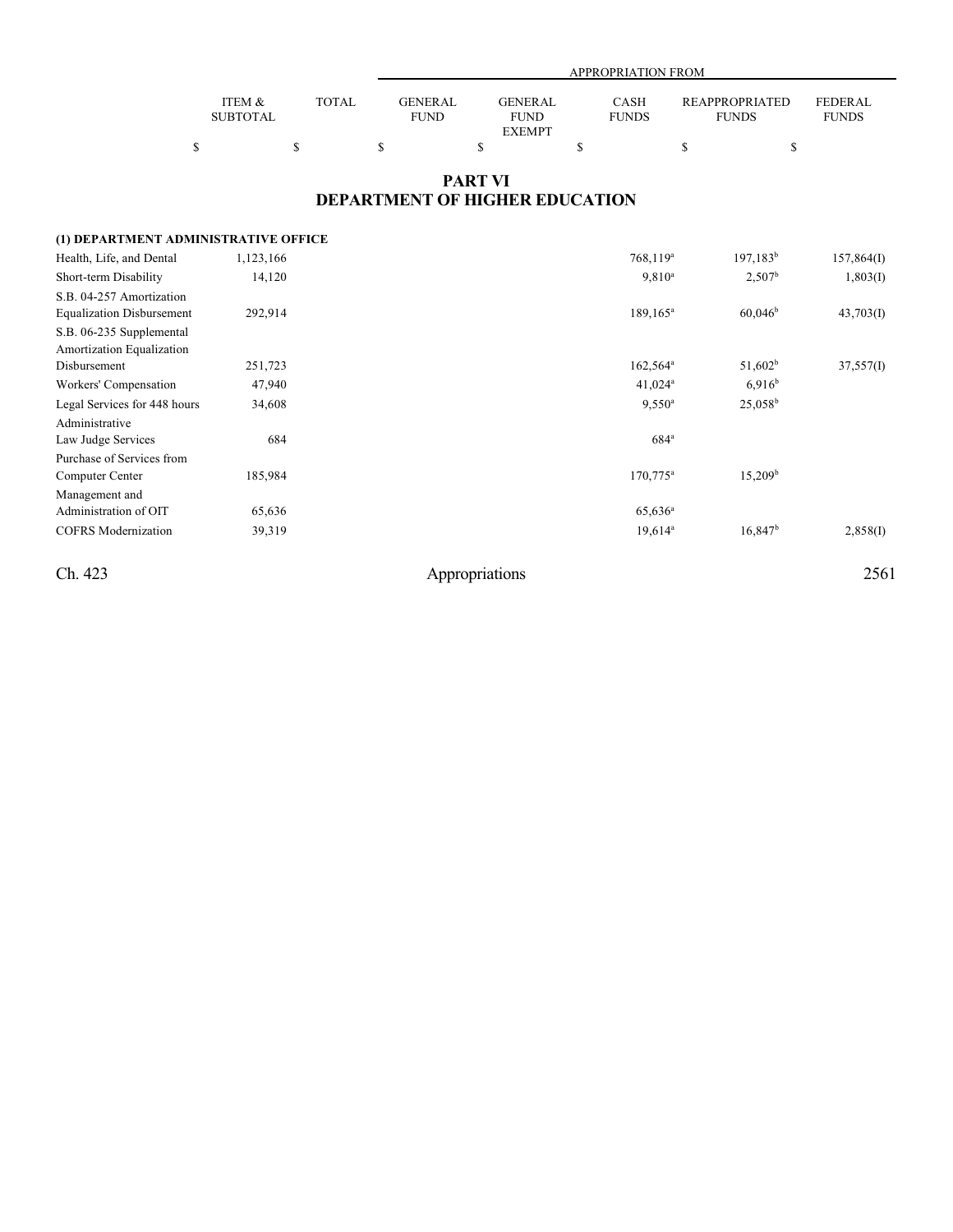|                 |                           |         |              | <b>APPROPRIATION FROM</b>     |    |                                                |  |                             |                   |                                       |                                |  |
|-----------------|---------------------------|---------|--------------|-------------------------------|----|------------------------------------------------|--|-----------------------------|-------------------|---------------------------------------|--------------------------------|--|
|                 | ITEM &<br><b>SUBTOTAL</b> |         | <b>TOTAL</b> | <b>GENERAL</b><br><b>FUND</b> |    | <b>GENERAL</b><br><b>FUND</b><br><b>EXEMPT</b> |  | <b>CASH</b><br><b>FUNDS</b> |                   | <b>REAPPROPRIATED</b><br><b>FUNDS</b> | <b>FEDERAL</b><br><b>FUNDS</b> |  |
|                 | \$                        |         | \$           |                               | \$ | \$                                             |  | \$                          |                   | \$                                    | \$                             |  |
| Payment to Risk |                           |         |              |                               |    |                                                |  |                             |                   |                                       |                                |  |
| Management and  |                           |         |              |                               |    |                                                |  |                             |                   |                                       |                                |  |
| Property Funds  |                           | 28,403  |              |                               |    |                                                |  |                             | $27,146^{\circ}$  |                                       | $1,257^b$                      |  |
|                 |                           | 30,818  |              |                               |    |                                                |  |                             | $29,561^a$        |                                       |                                |  |
| Leased Space    |                           | 514,210 |              |                               |    |                                                |  |                             | $102,842^{\circ}$ |                                       | $411,368^b$                    |  |
|                 |                           |         |              | 2,598,707                     |    |                                                |  |                             |                   |                                       |                                |  |
|                 |                           |         |              | 2,601,122                     |    |                                                |  |                             |                   |                                       |                                |  |
|                 |                           |         |              |                               |    |                                                |  |                             |                   |                                       |                                |  |

<sup>a</sup> Of these amounts, \$1,370,750 \$1,373,017 shall be from Limited Gaming Revenues deposited in the State Historical Fund pursuant to Section 12-47.1-1201, C.R.S., and \$196,179 \$196,327 shall be from various sources of cash funds.

<sup>b</sup> These amounts shall be from departmental indirect cost recoveries.

## **(2) COLORADO COMMISSION ON HIGHER EDUCATION**

### **(A) Administration**

| Administration | 2,487,403 | $189.586^{\circ}$ | 1.913.231 <sup>b</sup> | 384,586(I)  |
|----------------|-----------|-------------------|------------------------|-------------|
|                |           | $(0.4$ FTE)       | $(26.5 \text{ FTE})$   | $(3.6$ FTE) |

<sup>a</sup> Of this amount, \$121,266 shall be from statewide indirect cost recoveries from CollegeInvest and College Assist and \$68,320 shall be from private college and university fees paid pursuant to Section 23-1-125 (5), C.R.S. and Section 23-2-104.5, C.R.S.

<sup>b</sup> Of this amount, \$1,808,051 shall be from statewide indirect cost recoveries and \$105,180 shall be from the Preschool to Postsecondary Education Alignment line item in the Management and Administration division of the Department of Education for assistance in aligning public education with postsecondary and workforce readiness standards.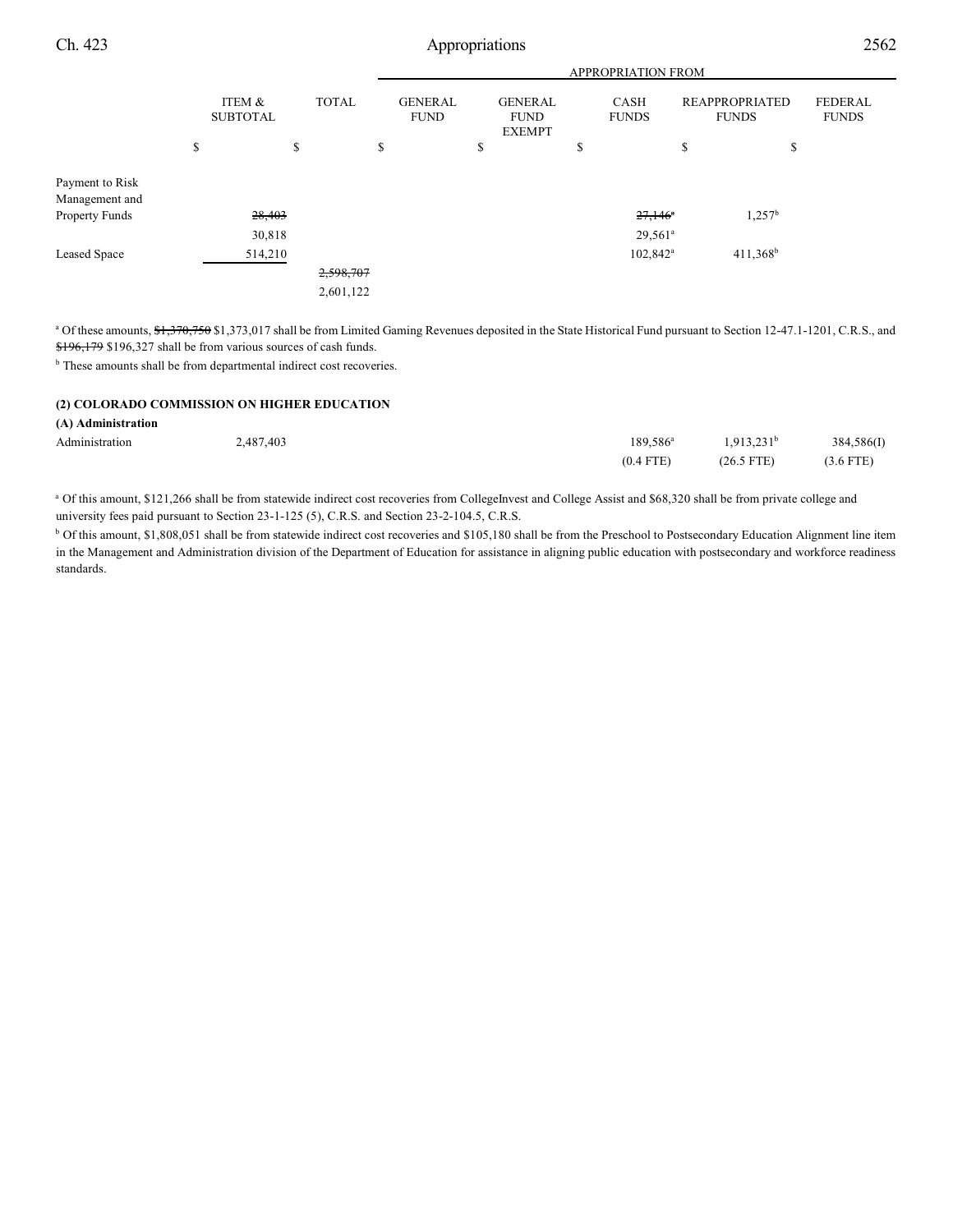| (B) Division of Private     |         |                      |
|-----------------------------|---------|----------------------|
| <b>Occupational Schools</b> | 633.554 | 633.554 <sup>a</sup> |
|                             |         | $(7.8$ FTE)          |
|                             |         |                      |

<sup>a</sup> This amount shall be from the Private Occupational Schools Fund created in Section 12-59-116, C.R.S.

| 125,000   |        |                        | 125,000 <sup>a</sup> |
|-----------|--------|------------------------|----------------------|
| 399,000   | 62,261 |                        | 336,739 <sup>a</sup> |
|           |        |                        |                      |
|           |        |                        |                      |
| 3,381,000 |        | 3,381,000 <sup>b</sup> |                      |
|           |        |                        |                      |
| 285,000   |        | $122,600^{\circ}$      | $162,400^a$          |
| 4,190,000 |        |                        |                      |
|           |        |                        |                      |

7,310,957

<sup>a</sup> These amounts shall be from departmental indirect cost recoveries.

<sup>b</sup> Of this amount, \$3,051,000 shall be from Limited Gaming Revenues deposited in the Innovative Higher Education Research Fund pursuant to Section 12-47.1-701 (2) (a) (II) (D), C.R.S., and \$330,000 shall be from Waste Tire Recycling Development Cash Fund moneys deposited in the Innovative Higher Education Research Fund pursuant to Section 25-17-202 (3) (a) (I), C.R.S.

<sup>c</sup> This amount shall be from the Western Interstate Commission on Higher Education.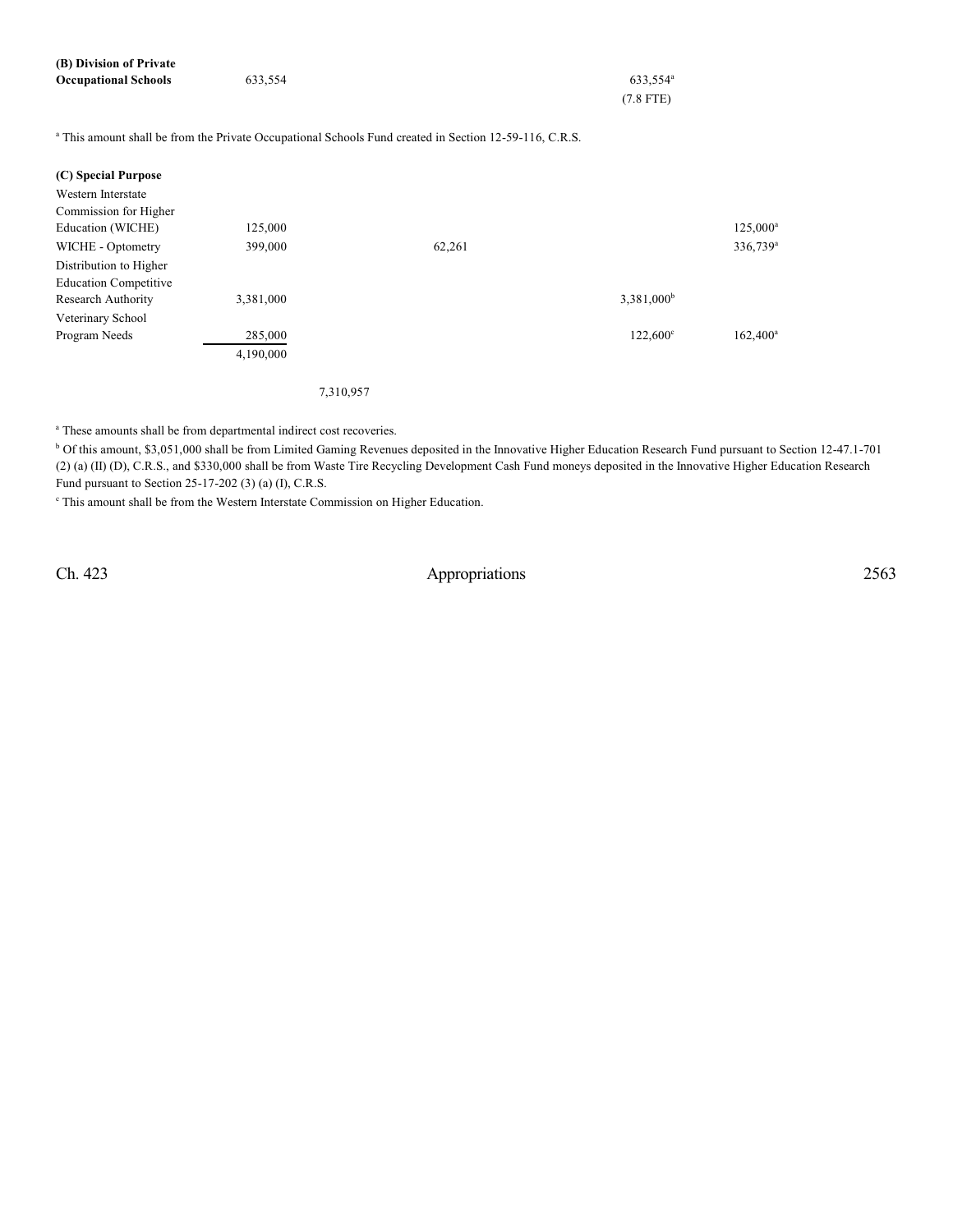|                                                             |                           |              |                               |                                                | APPROPRIATION FROM   |                                       |                                |
|-------------------------------------------------------------|---------------------------|--------------|-------------------------------|------------------------------------------------|----------------------|---------------------------------------|--------------------------------|
|                                                             | ITEM &<br><b>SUBTOTAL</b> | <b>TOTAL</b> | <b>GENERAL</b><br><b>FUND</b> | <b>GENERAL</b><br><b>FUND</b><br><b>EXEMPT</b> | CASH<br><b>FUNDS</b> | <b>REAPPROPRIATED</b><br><b>FUNDS</b> | <b>FEDERAL</b><br><b>FUNDS</b> |
| \$                                                          |                           | \$           | S                             | \$                                             | \$                   | \$<br>\$                              |                                |
| (3) COLORADO COMMISSION ON HIGHER EDUCATION FINANCIAL AID   |                           |              |                               |                                                |                      |                                       |                                |
| (A) Need Based Grants                                       | 73,798,891                |              | 73,798,891                    |                                                |                      |                                       |                                |
| (B) Work Study <sup>14</sup>                                | 16,432,328                |              | 16,432,328                    |                                                |                      |                                       |                                |
| (C) Special Purpose                                         |                           |              |                               |                                                |                      |                                       |                                |
| Veterans'/Law Enforcement/<br><b>POW Tuition Assistance</b> | 364,922                   |              | 364,922                       |                                                |                      |                                       |                                |
| National Guard Tuition<br>Assistance Fund <sup>15</sup>     | 800,000                   |              | 800,000                       |                                                |                      |                                       |                                |
| Native American<br>Students/Fort Lewis College              | 12,773,557                |              | 12,773,557                    |                                                |                      |                                       |                                |
| <b>GEAR - UP</b>                                            | 600,000<br>14,538,479     |              |                               |                                                |                      |                                       | 600,000(I)                     |

104,769,698

## **(4) COLLEGE OPPORTUNITY FUND PROGRAM (A) Stipends**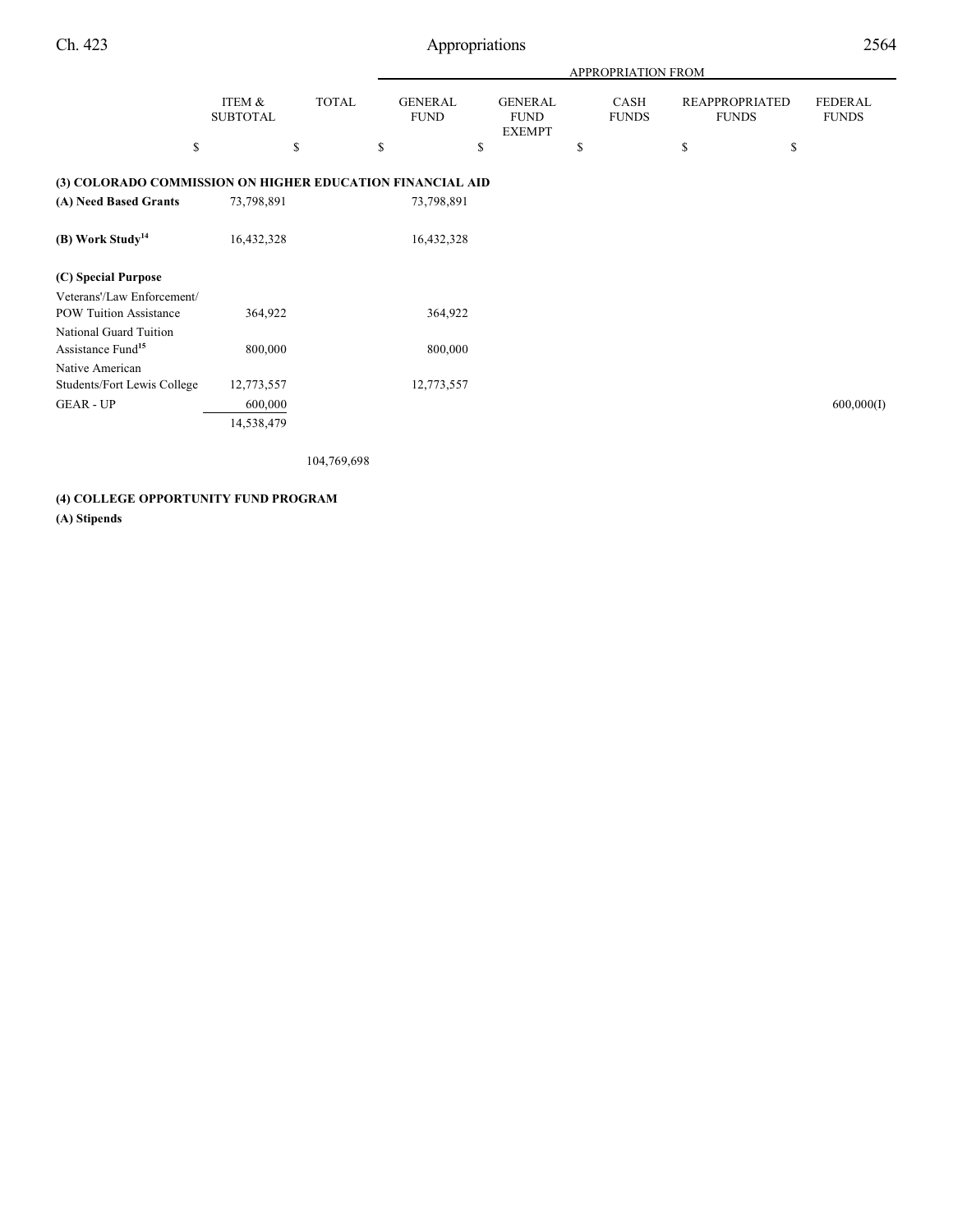| Stipends for an estimated                                                                                                          |                                                                                                                   |             |                         |
|------------------------------------------------------------------------------------------------------------------------------------|-------------------------------------------------------------------------------------------------------------------|-------------|-------------------------|
| 141,905 eligible full-time                                                                                                         |                                                                                                                   |             |                         |
| equivalent students                                                                                                                |                                                                                                                   |             |                         |
| attending state institutions at                                                                                                    |                                                                                                                   |             |                         |
| \$1,860.00 per 30 credit                                                                                                           |                                                                                                                   |             |                         |
| hours                                                                                                                              | 263,943,300                                                                                                       |             |                         |
| Stipends for an estimated<br>1,160 eligible full-time<br>equivalent students<br>attending participating<br>private institutions at |                                                                                                                   |             |                         |
| \$930.00 per 30 credit hours                                                                                                       | 1,078,800                                                                                                         |             |                         |
|                                                                                                                                    | 265,022,100                                                                                                       | 222,326,530 | 42,695,570 <sup>a</sup> |
|                                                                                                                                    | <sup>a</sup> This amount shall be from the General Fund Exempt Account created in Section 24-77-103.6 (2), C.R.S. |             |                         |

**(B) Fee-for-service Contracts with State 229,722,572** 15,318,142 238,695,068 24,290,638

> 494,744,672 503,717,168

<sup>a</sup> This amount shall be from the General Fund Exempt Account created in Section 24-77-103.6 (2), C.R.S.

Ch. 423 Appropriations 2565

214,404,430<sup>a</sup>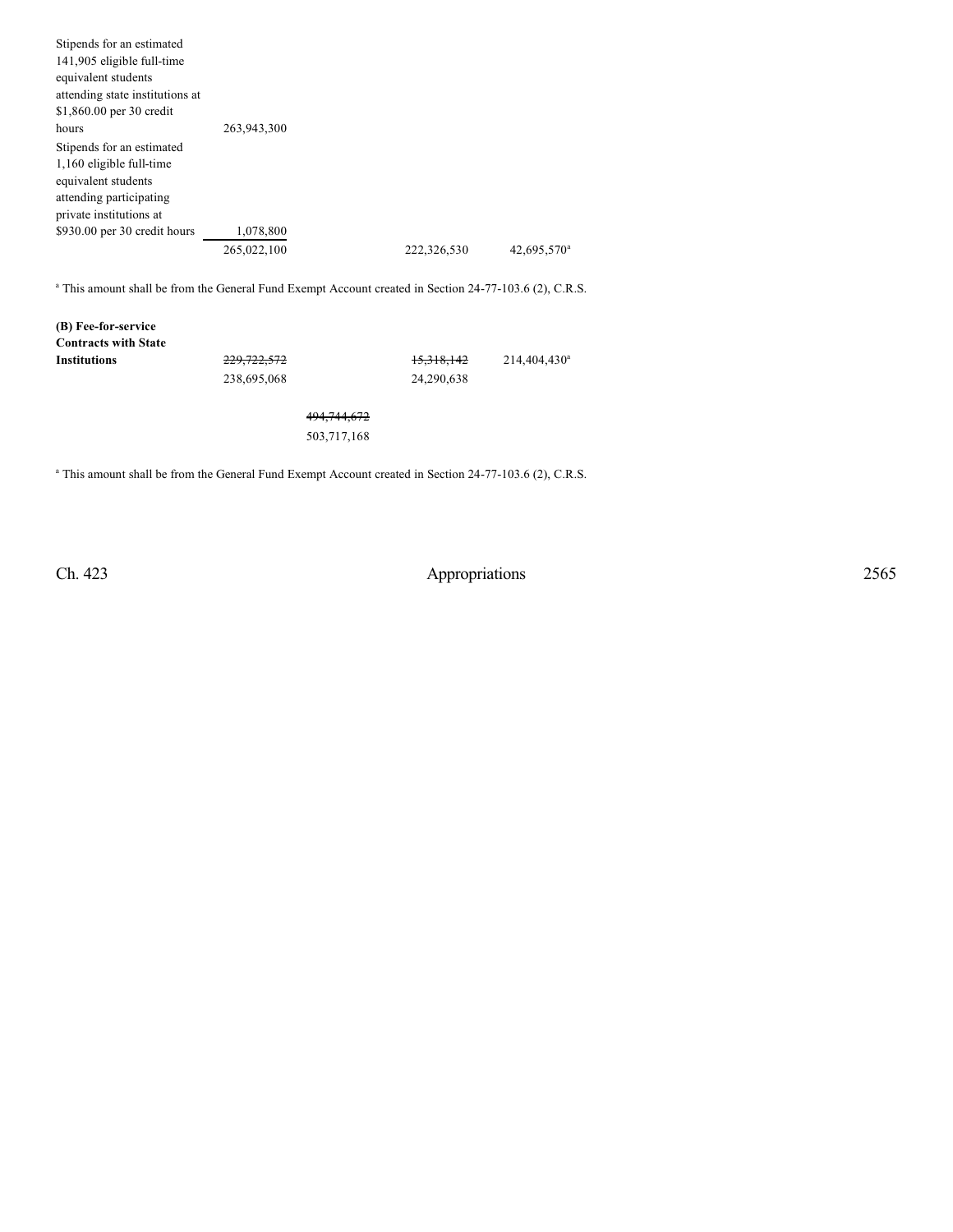|                                 | <b>APPROPRIATION FROM</b> |   |                                               |  |                                                |  |   |                         |         |                                       |                         |
|---------------------------------|---------------------------|---|-----------------------------------------------|--|------------------------------------------------|--|---|-------------------------|---------|---------------------------------------|-------------------------|
|                                 | ITEM &<br><b>SUBTOTAL</b> |   | <b>TOTAL</b><br><b>GENERAL</b><br><b>FUND</b> |  | <b>GENERAL</b><br><b>FUND</b><br><b>EXEMPT</b> |  |   | CASH<br><b>FUNDS</b>    |         | <b>REAPPROPRIATED</b><br><b>FUNDS</b> | FEDERAL<br><b>FUNDS</b> |
| S                               |                           | S | S                                             |  | \$                                             |  | Ф |                         | Ф.<br>D | \$                                    |                         |
| (5) GOVERNING BOARDS            |                           |   |                                               |  |                                                |  |   |                         |         |                                       |                         |
| (A) Trustees of Adams           |                           |   |                                               |  |                                                |  |   |                         |         |                                       |                         |
| State College <sup>16, 17</sup> | 34,471,996                |   |                                               |  |                                                |  |   | 23,562,885 <sup>a</sup> |         | $10,909,111$ <sup>b</sup>             |                         |
|                                 | 34,635,436                |   |                                               |  |                                                |  |   |                         |         | $11,072,551^b$                        |                         |
|                                 | $(294.7$ FTE)             |   |                                               |  |                                                |  |   |                         |         |                                       |                         |

<sup>a</sup> Of this amount, \$20,217,791(I) shall be from the students' share of tuition, \$3,323,390(I) shall be from academic fees and academic facility fees, and \$21,704 represents an estimate of limited gaming tax revenues that will be distributed pursuant to Section 12-47.1-701.5 (3) (c) (I), C.R.S. The cash funds appropriations from tuition and academic and academic facility fees are shown for informational purposes only because within the parameters of Section 23-5-130.5, C.R.S., higher education governing boards may set the tuition rates for the institutions they govern.

<sup>b</sup> Of this amount, \$2,896,020 shall be from General Fund appropriated to the College Opportunity Fund Program in the Department of Higher Education for student stipend payments and \$8,013,091 \$8,176,531 shall be from General Fund appropriated to the College Opportunity Fund Program in the Department of Higher Education for fee-for-service contracts.

**(B) Trustees of Colorado Mesa University<sup>16, 17</sup> 13, 265,398** 54,634,548<sup>8</sup> 18,630,850<sup>b</sup> 73,573,404 18,938,856<sup>b</sup> (534.5 FTE)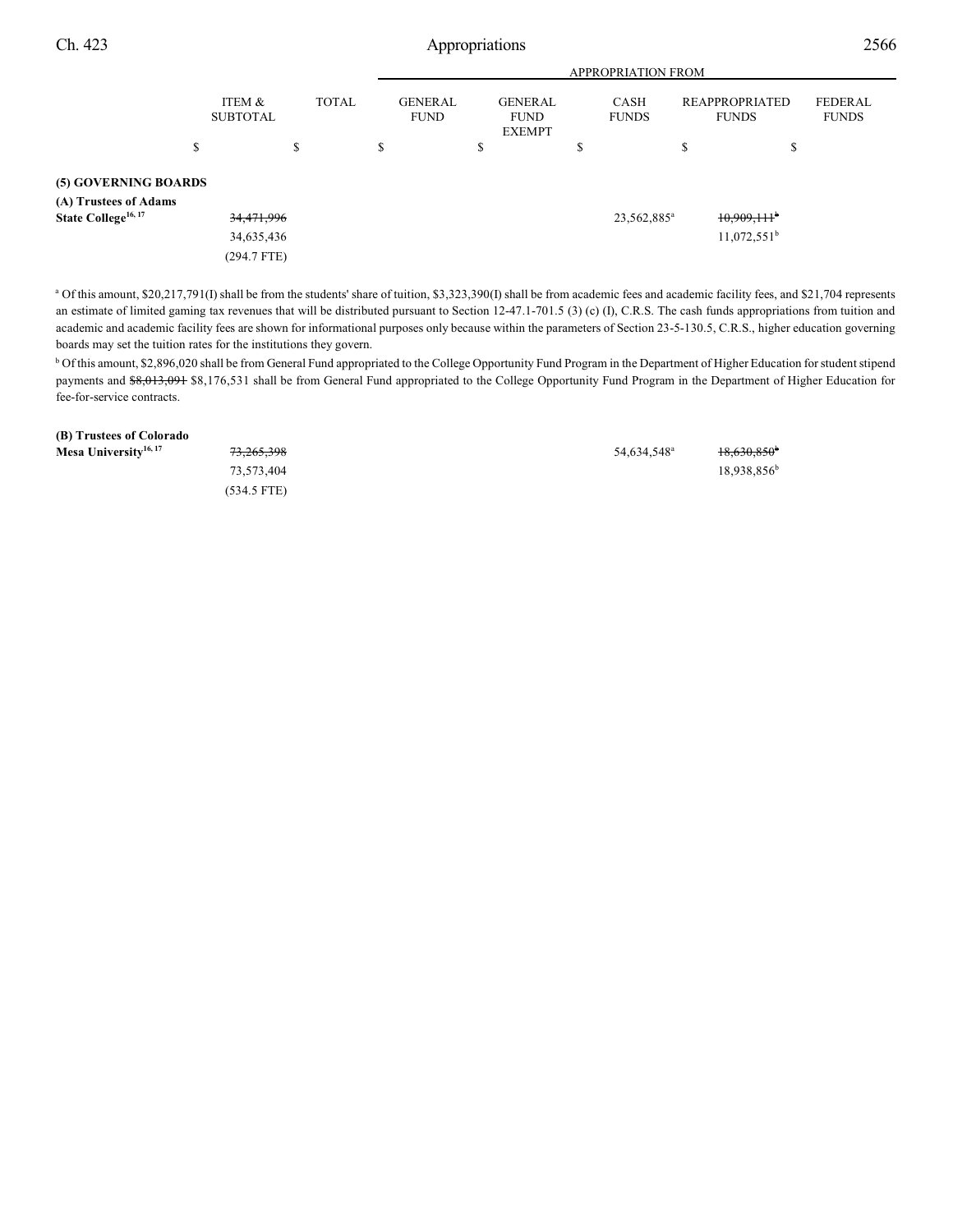<sup>a</sup> Of this amount, \$53,888,926(I) shall be from the students' share of tuition, \$501,727(I) shall be from academic fees and academic facility fees, and \$243,895 represents an estimate of limited gaming tax revenues that will be distributed pursuant to Section 12-47.1-701.5 (3) (c) (I), C.R.S. The cash funds appropriations from tuition and academic and academic facility fees are shown for informational purposes only because within the parameters of Section 23-5-130.5, C.R.S., higher education governing boards may set the tuition rates for the institutions they govern.

<sup>b</sup> Of this amount, \$12,103,020 shall be from General Fund appropriated to the College Opportunity Fund Program in the Department of Higher Education for student stipend payments and \$6,527,830 \$6,835,836 shall be from General Fund appropriated to the College Opportunity Fund Program in the Department of Higher Education for fee-for-service contracts.

| (C) Trustees of                     |                 |                   |                         |
|-------------------------------------|-----------------|-------------------|-------------------------|
| <b>Metropolitan State</b>           |                 |                   |                         |
| College of Denver <sup>16, 17</sup> | 128,971,863     | $91,989,858(1)^a$ | $36,982,005^{\circ}$    |
|                                     | 129,545,767     |                   | 37,555,909 <sup>b</sup> |
|                                     | $(1,299.0$ FTE) |                   |                         |

<sup>a</sup> Of this amount, \$80,665,307 shall be from the students' share of tuition and \$11,324,551 shall be from academic fees and academic facility fees. The cash funds appropriations from tuition and academic and academic facility fees are shown for informational purposes only because within the parameters of Section 23-5-130.5, C.R.S., higher education governing boards may set the tuition rates for the institutions they govern.

<sup>b</sup> Of this amount, \$31,220,100 shall be from General Fund appropriated to the College Opportunity Fund Program in the Department of Higher Education for student stipend payments and \$5,761,905 \$6,335,809 shall be from General Fund appropriated to the College Opportunity Fund Program in the Department of Higher Education for fee-for-service contracts.

| (D) Trustees of                         |               |                   |                        |
|-----------------------------------------|---------------|-------------------|------------------------|
| Western State College <sup>16, 17</sup> | 23,751,446    | $14,637,004(1)^a$ | 9,114,442 <sup>b</sup> |
|                                         | 23,881,948    |                   | $9,244,944^b$          |
|                                         | $(231.9$ FTE) |                   |                        |
|                                         |               |                   |                        |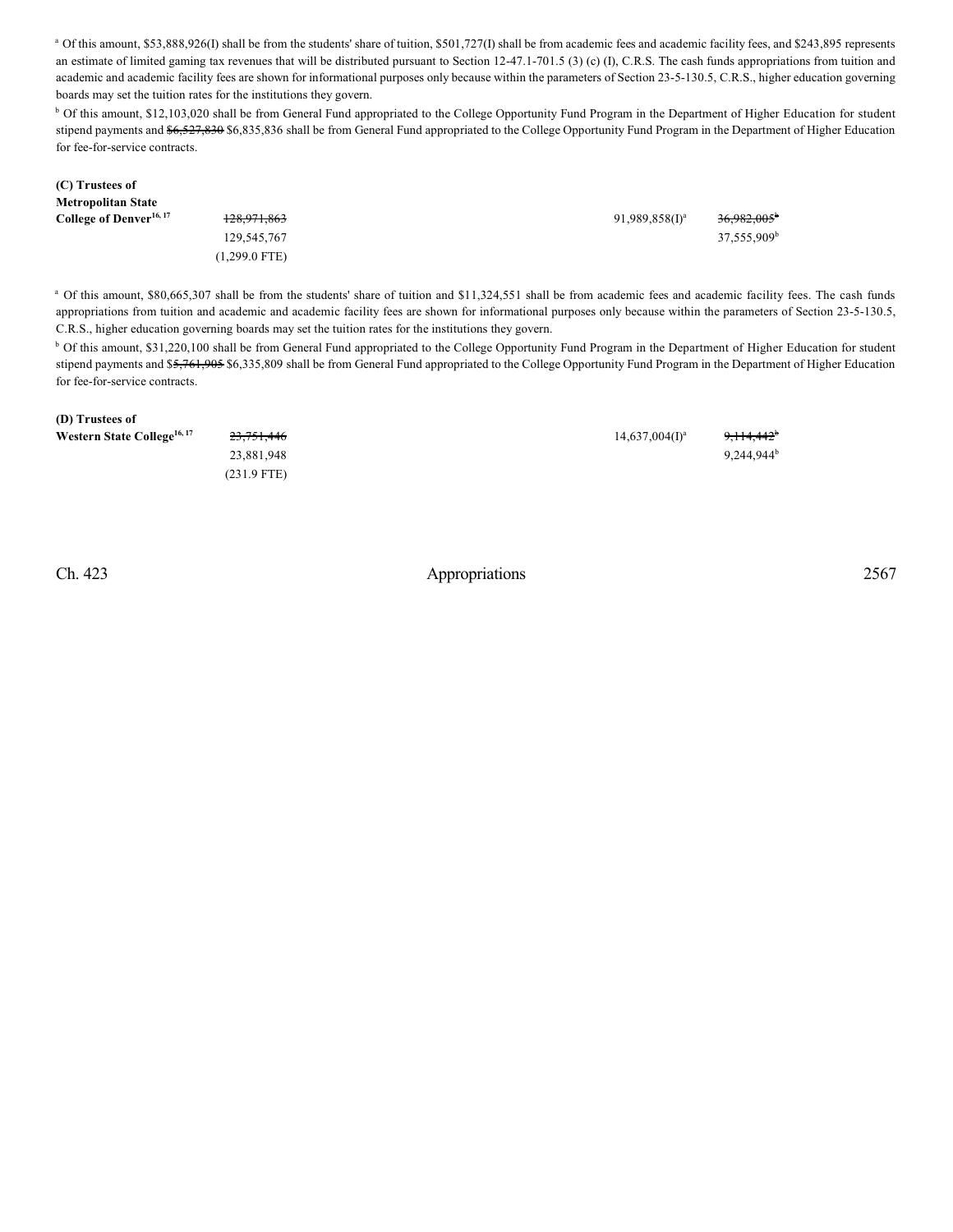| Ch. 423 | Appropriations            |              |                        |                                         |                             |                                |                         |  |
|---------|---------------------------|--------------|------------------------|-----------------------------------------|-----------------------------|--------------------------------|-------------------------|--|
|         |                           |              |                        |                                         | <b>APPROPRIATION FROM</b>   |                                |                         |  |
|         | ITEM &<br><b>SUBTOTAL</b> | <b>TOTAL</b> | GENERAL<br><b>FUND</b> | GENERAL<br><b>FUND</b><br><b>EXEMPT</b> | <b>CASH</b><br><b>FUNDS</b> | REAPPROPRIATED<br><b>FUNDS</b> | FEDERAL<br><b>FUNDS</b> |  |
|         |                           |              |                        |                                         |                             |                                |                         |  |

<sup>a</sup> Of this amount, \$13,087,499 shall be from the student's share of tuition and \$1,549,505 shall be from shall be from academic fees and academic facility fees. The cash funds appropriations from tuition and academic and academic facility fees are shown for informational purposes only because within the parameters of Section 23-5-130.5, C.R.S., higher education governing boards may set the tuition rates for the institutions they govern.

<sup>b</sup> Of this amount, \$2,377,080 shall be from General Fund appropriated to the College Opportunity Fund Program in the Department of Higher Education for student stipend payments and \$6,737,362 \$6,867,864 shall be from General Fund appropriated to the College Opportunity Fund Program in the Department of Higher Education for fee-for-service contracts.

| (E) Board of Governors              |                        |                    |                          |
|-------------------------------------|------------------------|--------------------|--------------------------|
| of the Colorado State               |                        |                    |                          |
| University System <sup>16, 17</sup> | <del>421,567,311</del> | $317,417,714(I)^a$ | 104,149,597 <sup>b</sup> |
|                                     | 423,358,948            |                    | $105.941.234^b$          |
|                                     | $(4,037.8$ FTE)        |                    |                          |

<sup>a</sup> Of this amount, \$300,161,925 shall be from the students' share of tuition and \$17,255,789 shall be from academic fees and academic facility fees. The cash funds appropriations from tuition and academic and academic facility fees are shown for informational purposes only because within the parameters of Section 23-5-130.5, C.R.S., higher education governing boards may set the tuition rates for the institutions they govern.

<sup>b</sup> Of this amount, \$39,471,060 shall be from General Fund appropriated to the College Opportunity Fund Program in the Department of Higher Education for student stipend payments, \$64,508,537 \$66,300,174 shall be from General Fund appropriated to the College Opportunity Fund Program in the Department of Higher Education for fee-for-service contracts, and \$170,000 shall be from moneys appropriated to the Local Government Mineral and Energy Impact Grants and Disbursements line item in the Division of Local Governments in the Department of Local Affairs from the Local Government Mineral Impact Fund created in Section 34-63-102 (5) (a) (I), C.R.S. The amount from the Local Government Mineral Impact Fund represents a 2012 calendar year grant, and any unexpended balance on June 30, 2012, is intended to roll forward and remain available for expenditure through June 30, 2013.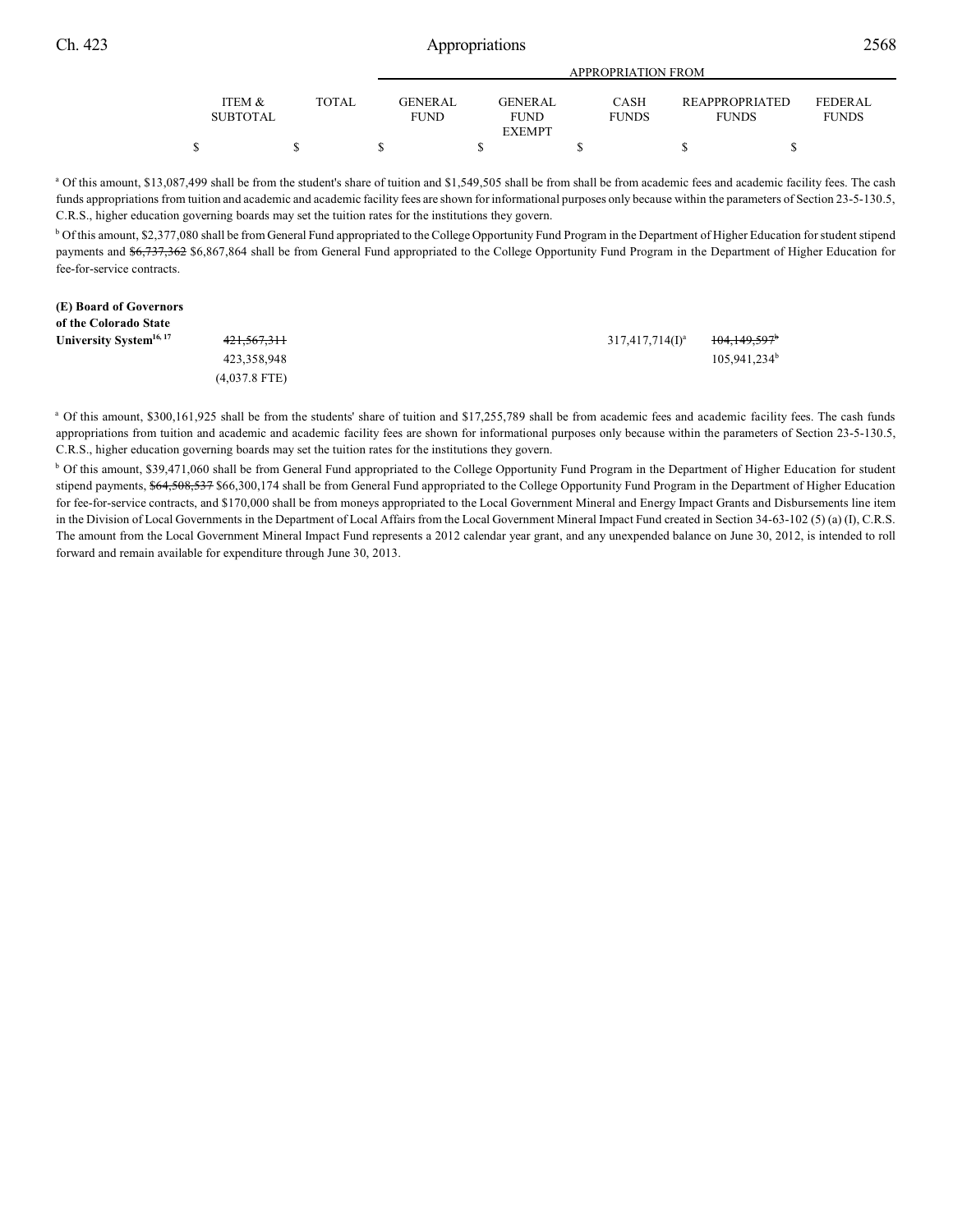| (F) Trustees of                      |               |                   |                        |
|--------------------------------------|---------------|-------------------|------------------------|
| Fort Lewis College <sup>16, 17</sup> | 45,045,006    | $35,938,167(1)^a$ | 9,106,839 <sup>b</sup> |
|                                      | 45.195.084    |                   | $9,256,917^b$          |
|                                      | $(417.8$ FTE) |                   |                        |

<sup>a</sup> Of this amount, \$34,786,511 shall be from the students' share of tuition and \$1,151,656 shall be from academic fees and academic facility fees. The cash funds appropriations from tuition and academic and academic facility fees are shown for informational purposes only because within the parameters of Section 23-5-130.5, C.R.S., higher education governing boards may set the tuition rates for the institutions they govern.

<sup>b</sup> Of this amount, \$4,162,680 shall be from General Fund appropriated to the College Opportunity Fund Program in the Department of Higher Education for student stipend payments, \$4,896,159 \$5,046,237 shall be from General Fund appropriated to the College Opportunity Fund Program in the Department of Higher Education for fee-for-service contracts, and \$48,000 shall be from moneys appropriated to the Local Government Mineral and Energy Impact Grants and Disbursements line item in the Division of Local Governments in the Department of Local Affairs from the Local Government Mineral Impact Fund created in Section 34-63-102 (5) (a) (I), C.R.S. The amount from the Local Government Mineral Impact Fund represents a 2012 calendar year grant, and any unexpended balance on June 30, 2012, is intended to roll forward and remain available for expenditure through June 30, 2013.

| (G) Regents of the                       |                        |                          |                          |
|------------------------------------------|------------------------|--------------------------|--------------------------|
| University of Colorado <sup>16, 17</sup> | <del>946,571,892</del> | 804,743,017 <sup>a</sup> | 141,828,875 <sup>b</sup> |
|                                          | 949.717.949            |                          | 144.974.932 <sup>b</sup> |
|                                          | $(6,797.7$ FTE)        |                          |                          |

<sup>a</sup> Of this amount, \$751,896,220(I) shall be from the students' share of tuition, \$38,923,597(I) shall be from academic fees and academic facility fees, and \$13,923,200 shall be from the Tobacco Litigation Settlement Moneys Health Education Fund pursuant to Section 24-75-1104.5 (1.5) (a) (I), C.R.S. The cash funds appropriations from tuition and academic and academic facility fees are shown for informational purposes only because within the parameters of Section 23-5-130.5, C.R.S., higher education governing boards may set the tuition rates for the institutions they govern.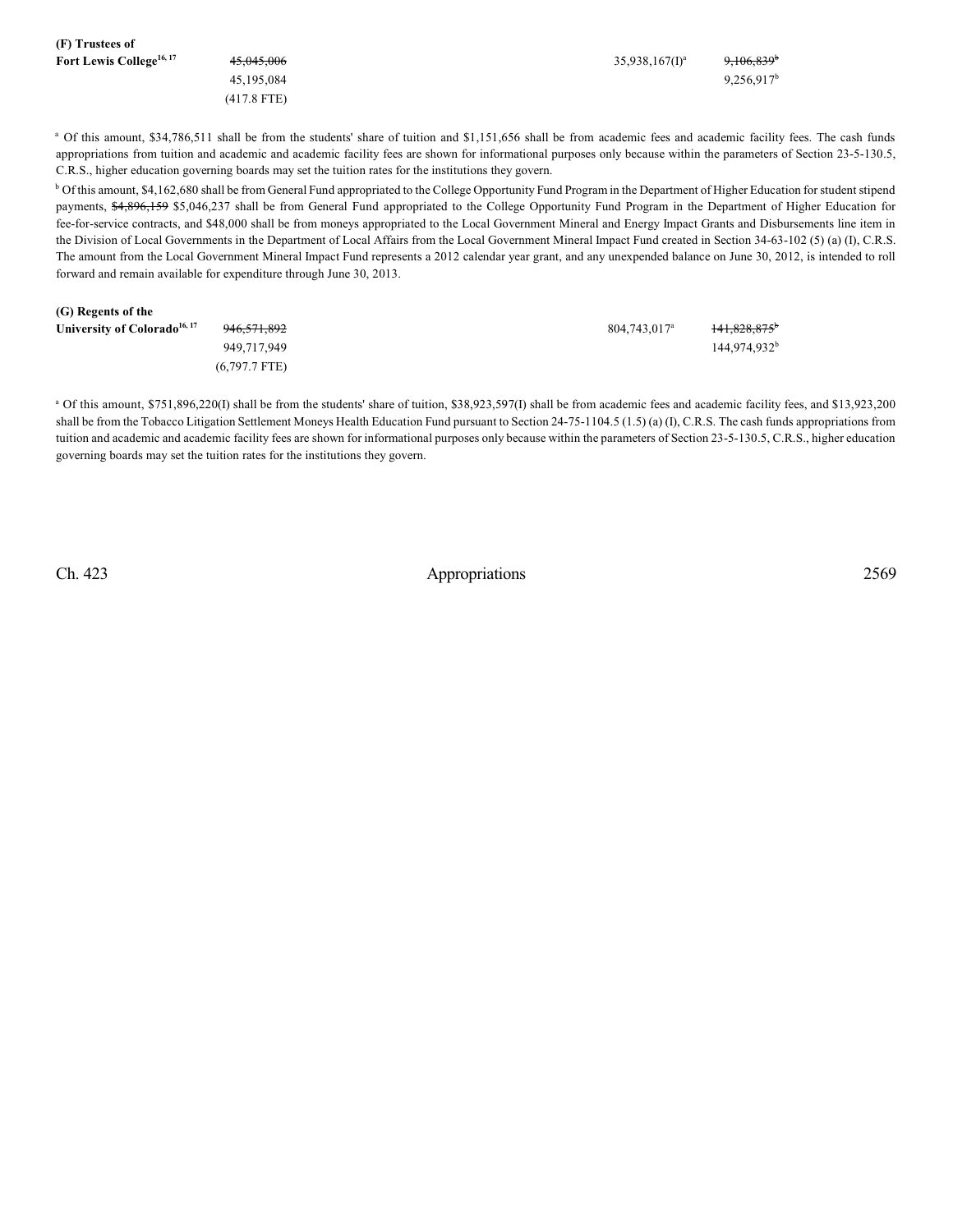EXEMPT

| Ch. 423 | Appropriations  |              |                |                |                    |                       |              |  |
|---------|-----------------|--------------|----------------|----------------|--------------------|-----------------------|--------------|--|
|         |                 |              |                |                | APPROPRIATION FROM |                       |              |  |
|         | ITEM &          | <b>TOTAL</b> | <b>GENERAL</b> | <b>GENERAL</b> | CASH               | <b>REAPPROPRIATED</b> | FEDERAL      |  |
|         | <b>SUBTOTAL</b> |              | <b>FUND</b>    | FUND           | <b>FUNDS</b>       | FUNDS                 | <b>FUNDS</b> |  |

<sup>b</sup> Of this amount, \$50,805,900 shall be from General Fund appropriated to the College Opportunity Fund Program in the Department of Higher Education for student stipend payments, \$90,365,444 \$93,511,501 shall be from General Fund appropriated to the College Opportunity Fund Program in the Department of Higher Education for fee-for-service contracts, and \$657,531 shall be from moneys appropriated to the Local Government Mineral and Energy Impact Grants and Disbursements line item in the Division of Local Governments in the Department of Local Affairs from the Local Government Mineral Impact Fund created in Section 34-63-102 (5) (a) (I), C.R.S. The amount from the Local Government Mineral Impact Fund represents a 2012 calendar year grant, and any unexpended balance on June 30, 2012 is intended to roll forward and remain available for expenditure through June 30, 2013.

 $\begin{array}{ccccccccccc} \texttt{S} & \texttt{S} & \texttt{S} & \texttt{S} & \texttt{S} & \texttt{S} & \texttt{S} & \texttt{S} & \texttt{S} & \texttt{S} & \texttt{S} & \texttt{S} & \texttt{S} & \texttt{S} & \texttt{S} & \texttt{S} & \texttt{S} & \texttt{S} & \texttt{S} & \texttt{S} & \texttt{S} & \texttt{S} & \texttt{S} & \texttt{S} & \texttt{S} & \texttt{S} & \texttt{S} & \texttt{S} & \texttt{S} & \texttt{S} & \$ 

# **(H) Trustees of the**

| Colorado School of      |                        |                   |                         |
|-------------------------|------------------------|-------------------|-------------------------|
| Mines <sup>16, 17</sup> | <del>113.224.565</del> | $97,451,983(1)^a$ | 15,772,582 <sup>b</sup> |
|                         | 113,591,566            |                   | $16,139,583^b$          |
|                         | 766.6 FTE)             |                   |                         |

<sup>a</sup> Of this amount, \$93,248,569 shall be from the students' share of tuition and \$4,203,414 shall be from academic fees and academic facility fees. The cash funds appropriations from tuition and academic and academic facility fees are shown for informational purposes only because within the parameters of Section 23-5-130.5, C.R.S., higher education governing boards may set the tuition rates for the institutions they govern.

<sup>b</sup> Of this amount, \$4,910,400 shall be from General Fund appropriated to the College Opportunity Fund Program in the Department of Higher Education for student stipend payments and \$10,862,182 \$11,229,183 shall be from General Fund appropriated to the College Opportunity Fund Program in the Department of Higher Education for fee-for-service contracts.

**(I) University of Northern Colorado<sup>16, 17</sup> 124,405,052** 124,405,052 124,857,095<sup>1</sup> 21,857,095<sup>1</sup>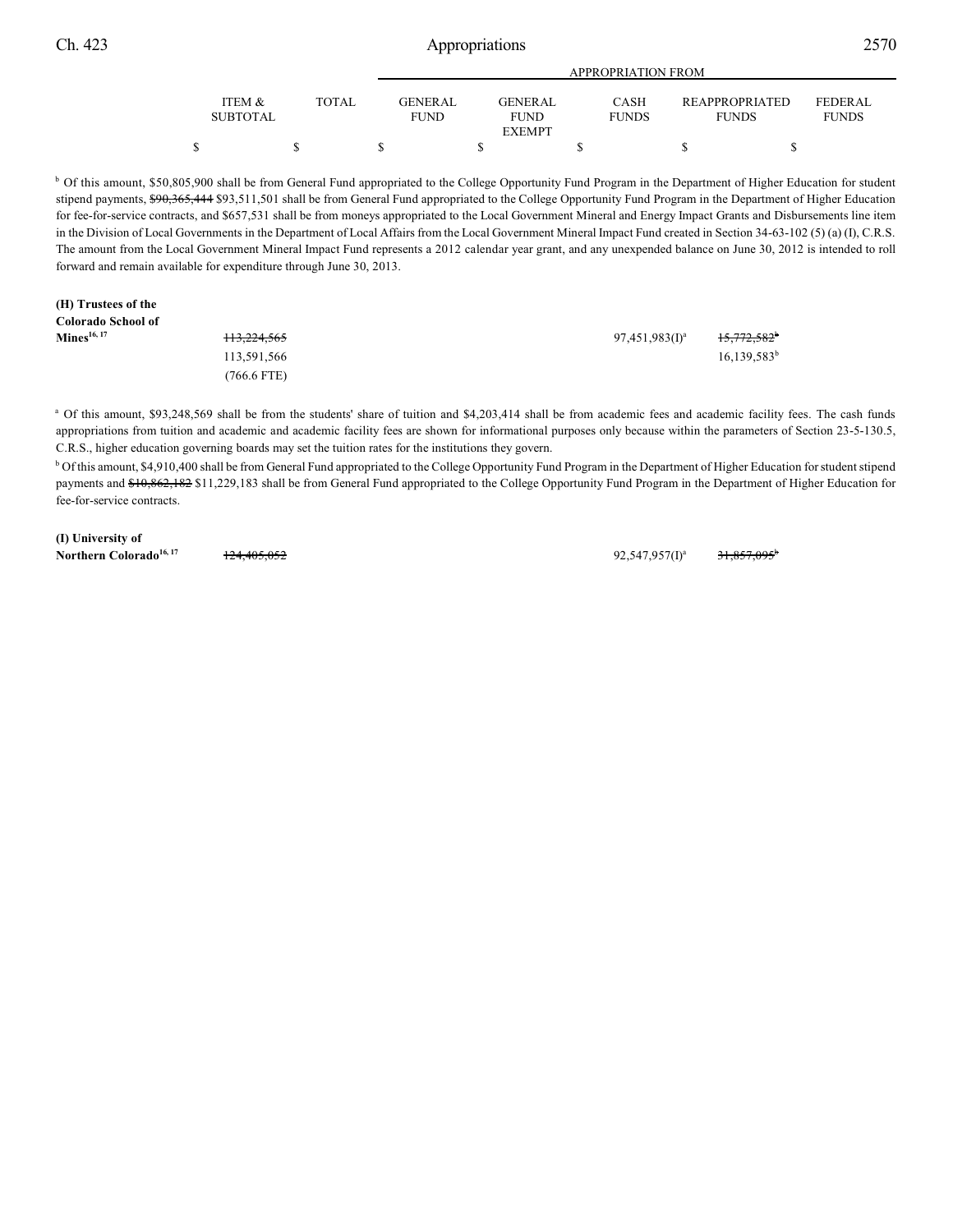### 124,944,260 32,396,303<sup>b</sup>

#### (1,003.1 FTE)

<sup>a</sup> Of this amount, \$87,024,067 shall be from the students' share of tuition and \$5,523,890 shall be from academic fees and academic facility fees. The cash funds appropriations from tuition and academic and academic facility fees are shown for informational purposes only because within the parameters of Section 23-5-130.5, C.R.S., higher education governing boards may set the tuition rates for the institutions they govern.

<sup>b</sup> Of this amount, \$14,971,140 shall be from General Fund appropriated to the College Opportunity Fund Program in the Department of Higher Education for student stipend payments and \$16,885,955 \$17,425,163 shall be from General Fund appropriated to the College Opportunity Fund Program in the Department of Higher Education for fee-for-service contracts.

| (J) State Board for<br><b>Community Colleges and</b><br><b>Occupational Education</b> |                 |                          |                       |
|---------------------------------------------------------------------------------------|-----------------|--------------------------|-----------------------|
| <b>State System Community</b>                                                         |                 |                          |                       |
| $\text{Colleges}^{16, 17}$                                                            | 399,945,505     | 282,255,498 <sup>a</sup> | 117,690,007           |
|                                                                                       | 401,748,168     |                          | $119,492,670^{\rm b}$ |
|                                                                                       | $(5,736.6$ FTE) |                          |                       |

<sup>a</sup> Of this amount, \$267,861,441(I) shall be from the students' share of tuition, \$9,120,781(I) shall be from academic fees and academic facility fees, and \$5,273,276 represents an estimate of limited gaming tax revenues that will be distributed pursuant to Section 12-47.1-701.5 (3) (c) (I), C.R.S. The cash funds appropriations from tuition and academic and academic facility fees are shown for informational purposes only because within the parameters of Section 23-5-130.5, C.R.S., higher education governing boards may set the tuition rates for the institutions they govern.

<sup>b</sup> Of this amount, \$101,025,900 shall be from General Fund appropriated to the College Opportunity Fund Program in the Department of Higher Education for student stipend payments, \$15,164,107 \$16,966,770 shall be from General Fund appropriated to the College Opportunity Fund Program in the Department of Higher Education for fee-for-service contracts, and \$1,500,000 shall be from moneys appropriated to the Local Government Mineral and Energy Impact Grants and Disbursements line item in the Division of Local Governments in the Department of Local Affairs from the Local Government Mineral Impact Fund created in Section 34-63-102 (5) (a) (I), C.R.S., for faculty and the development of community college-level curricula on alternative, renewable, and existing energies.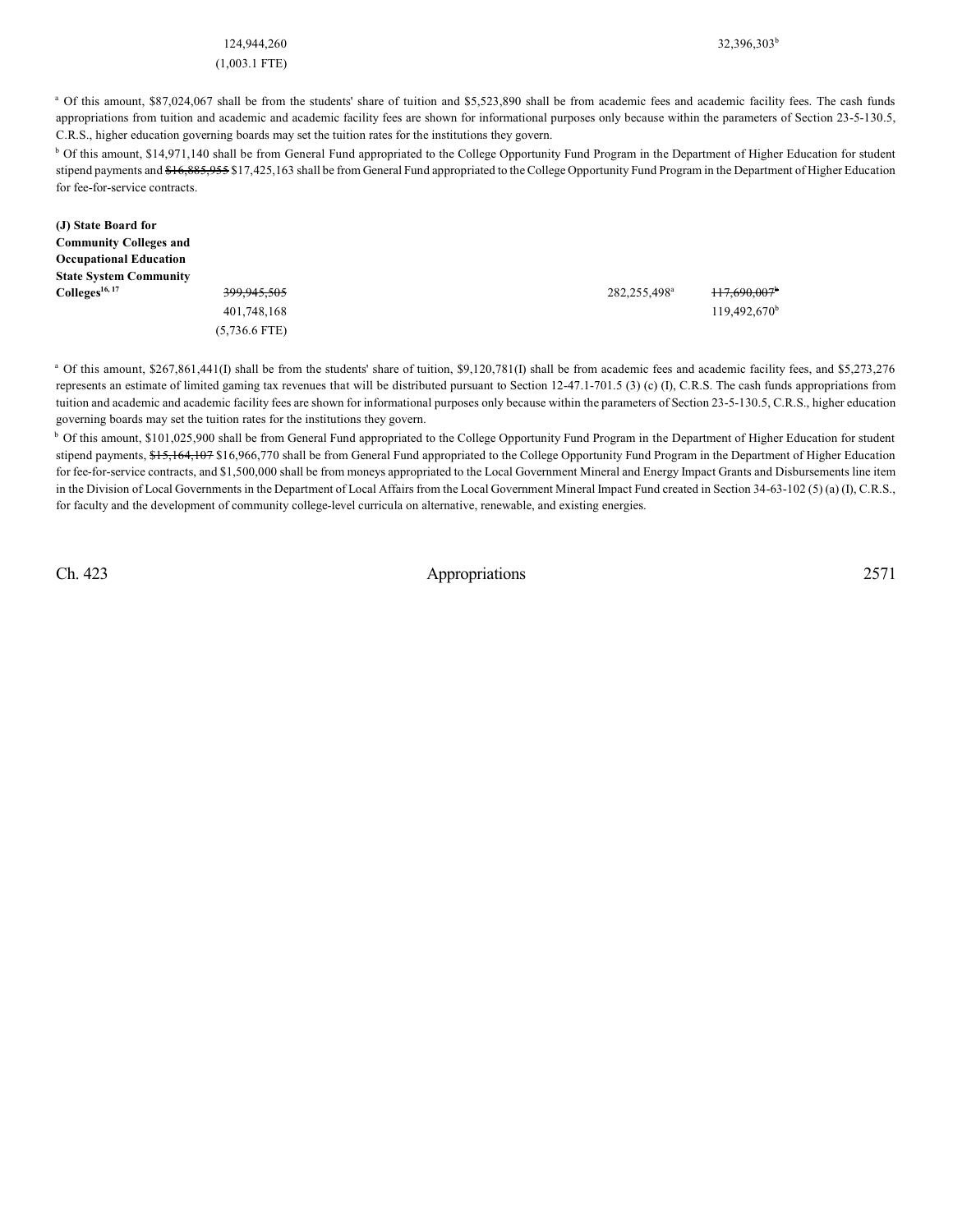| Ch. 423                                                                                                      |                           |                                | Appropriations                |                                                |                             |                                       | 2572                           |
|--------------------------------------------------------------------------------------------------------------|---------------------------|--------------------------------|-------------------------------|------------------------------------------------|-----------------------------|---------------------------------------|--------------------------------|
|                                                                                                              |                           |                                |                               |                                                | <b>APPROPRIATION FROM</b>   |                                       |                                |
|                                                                                                              | ITEM &<br><b>SUBTOTAL</b> | <b>TOTAL</b>                   | <b>GENERAL</b><br><b>FUND</b> | <b>GENERAL</b><br><b>FUND</b><br><b>EXEMPT</b> | <b>CASH</b><br><b>FUNDS</b> | <b>REAPPROPRIATED</b><br><b>FUNDS</b> | <b>FEDERAL</b><br><b>FUNDS</b> |
|                                                                                                              | \$                        | \$                             | \$                            | \$                                             | \$                          | \$<br>\$                              |                                |
|                                                                                                              |                           | 2,311,220,034<br>2,320,192,530 |                               |                                                |                             |                                       |                                |
| <b>(6) LOCAL DISTRICT</b><br><b>JUNIOR COLLEGE</b><br><b>GRANTS PURSUANT TO</b><br><b>SECTION 23-71-301,</b> |                           |                                |                               |                                                |                             |                                       |                                |
| C.R.S. <sup>18</sup>                                                                                         |                           | 12,522,176                     | 11,909,951                    |                                                | $612,225^{\rm a}$           |                                       |                                |
|                                                                                                              |                           | 12,738,643                     | 12,126,418                    |                                                |                             |                                       |                                |

<sup>a</sup> This amount represents an estimate of limited gaming tax revenues that will be distributed pursuant to Section 12-47.1-701.5 (3) (c) (I), C.R.S.

| (7) DIVISION OF OCCUPATIONAL EDUCATION |         |                        |  |  |
|----------------------------------------|---------|------------------------|--|--|
| (A) Administrative Costs               | 900,000 | $900.000$ <sup>a</sup> |  |  |
|                                        |         | $(9.0$ FTE)            |  |  |

<sup>a</sup> Of this amount, \$852,826 shall be from departmental indirect cost recoveries, and \$47,174 shall be from statewide indirect cost recoveries.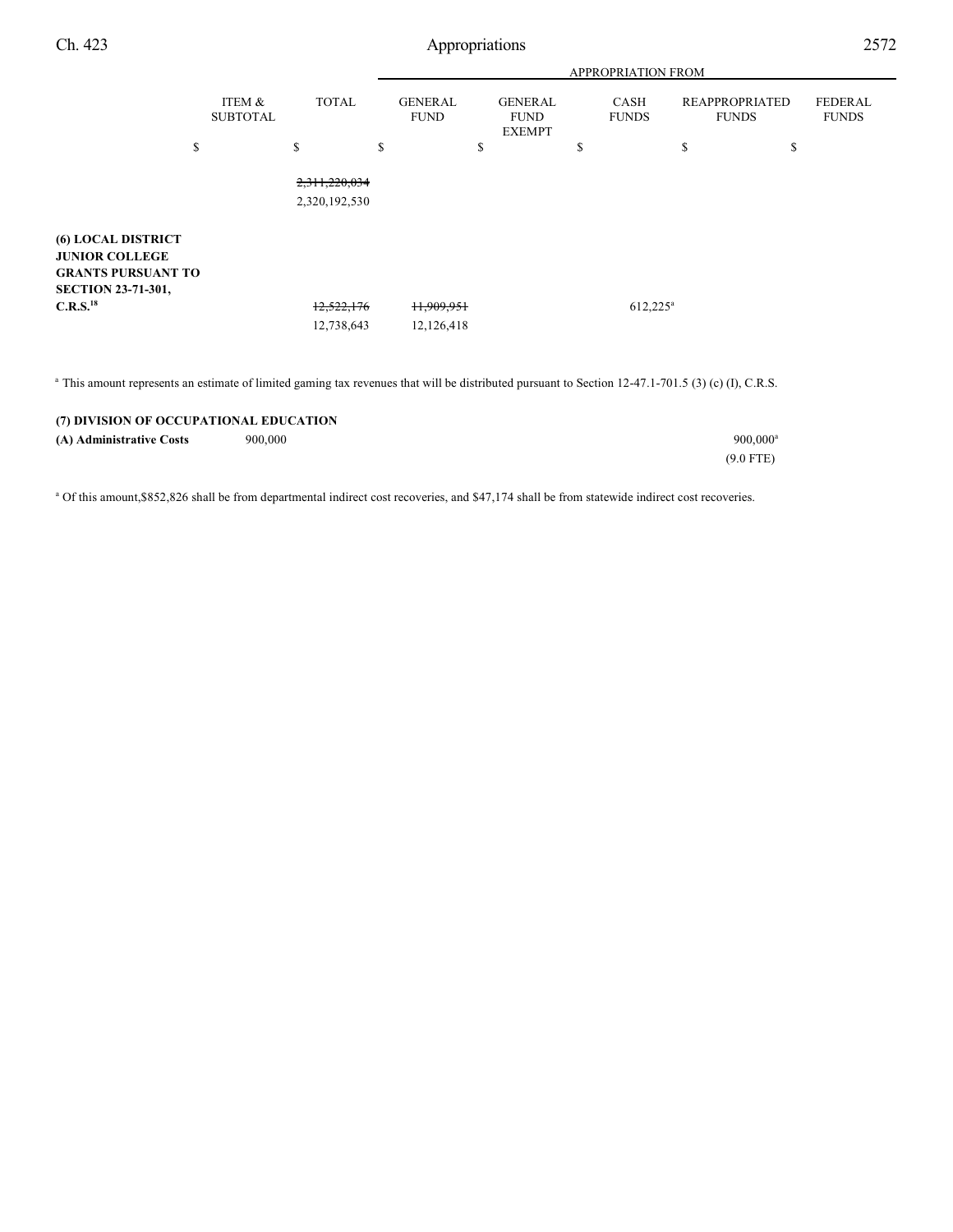**(B) Distribution of State Assistance for Career and Technical Education pursuant to Section 23-8-102. C.R.S.** 24,218,018 24,218,018 24,218,018 24,218,018 24,218,018 24,218,018 24,218,018 24,218

<sup>a</sup> This amount shall be from moneys appropriated to the Transfer to the Department of Higher Education for Distribution of State Assistance for Career and Technical Education line item in the Assistance to Public Schools division in the Department of Education.

| (C) Area Vocational            |              |           |               |
|--------------------------------|--------------|-----------|---------------|
| <b>School Support</b>          | 7,664,871    | 7,664,871 |               |
|                                | 7,783,790    | 7,783,790 |               |
| (D) Sponsored Programs         |              |           |               |
| (1) Administration             | 2,220,227    |           |               |
|                                | $(23.0$ FTE) |           |               |
| (2) Programs                   | 14,737,535   |           |               |
|                                | 16,957,762   |           | 16,957,762(I) |
| (E) Colorado First             |              |           |               |
| <b>Customized Job Training</b> | 2,725,022    |           | $2,725,022^a$ |

<sup>a</sup> This amount shall be from moneys appropriated to the Colorado First Customized Job Training line item in the Economic Development Programs division in the Department of the Governor - Lieutenant Governor - State Planning and Budgeting.

> 52,465,673 52,584,592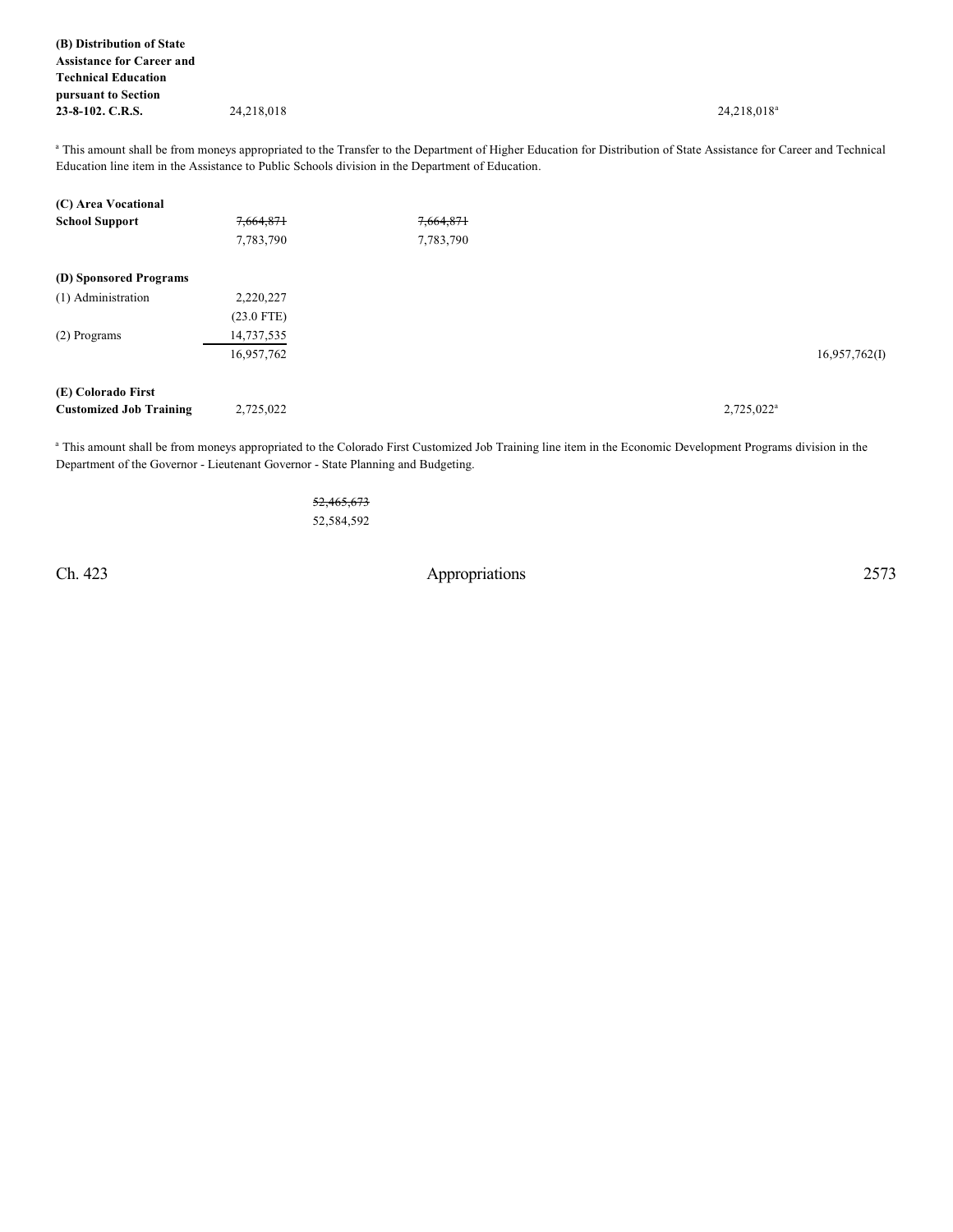|                                                                     |                           |              | <b>APPROPRIATION FROM</b>     |                                                |                      |                                       |                         |  |  |
|---------------------------------------------------------------------|---------------------------|--------------|-------------------------------|------------------------------------------------|----------------------|---------------------------------------|-------------------------|--|--|
|                                                                     | ITEM &<br><b>SUBTOTAL</b> | <b>TOTAL</b> | <b>GENERAL</b><br><b>FUND</b> | <b>GENERAL</b><br><b>FUND</b><br><b>EXEMPT</b> | CASH<br><b>FUNDS</b> | <b>REAPPROPRIATED</b><br><b>FUNDS</b> | FEDERAL<br><b>FUNDS</b> |  |  |
|                                                                     | \$                        | \$           | аĐ.                           | D                                              |                      | S                                     | \$                      |  |  |
| (8) AURARIA HIGHER EDUCATION CENTER <sup>16</sup><br>Administration |                           | 17,670,252   |                               |                                                |                      | $17,670,252$ <sup>a</sup>             |                         |  |  |
|                                                                     |                           |              |                               |                                                |                      | $(172.9$ FTE)                         |                         |  |  |

<sup>a</sup> This amount shall be from the appropriations to the Governing Boards in the Department of Higher Education for the State Board of Community Colleges and Occupational Education, the Trustees of Metropolitan State College, and the Regents of the University of Colorado.

| (9) HISTORY COLORADO                                            |           |           |                                        |                           |
|-----------------------------------------------------------------|-----------|-----------|----------------------------------------|---------------------------|
| (A) Cumbres and Toltec<br><b>Railroad Commission</b>            | 1,870,500 | 1,020,500 | 850,000 <sup>a</sup>                   |                           |
| <sup>a</sup> This amount shall be from the State of New Mexico. |           |           |                                        |                           |
| (B) Sponsored Programs                                          | 250,000   |           | $20,000^a$                             | 230,000(I)<br>$(3.5$ FTE) |
| <sup>a</sup> This amount shall be from grants and contracts.    |           |           |                                        |                           |
| (C) Auxiliary Programs                                          | 1,757,535 |           | 1,757,535 <sup>a</sup><br>$(14.5$ FTE) |                           |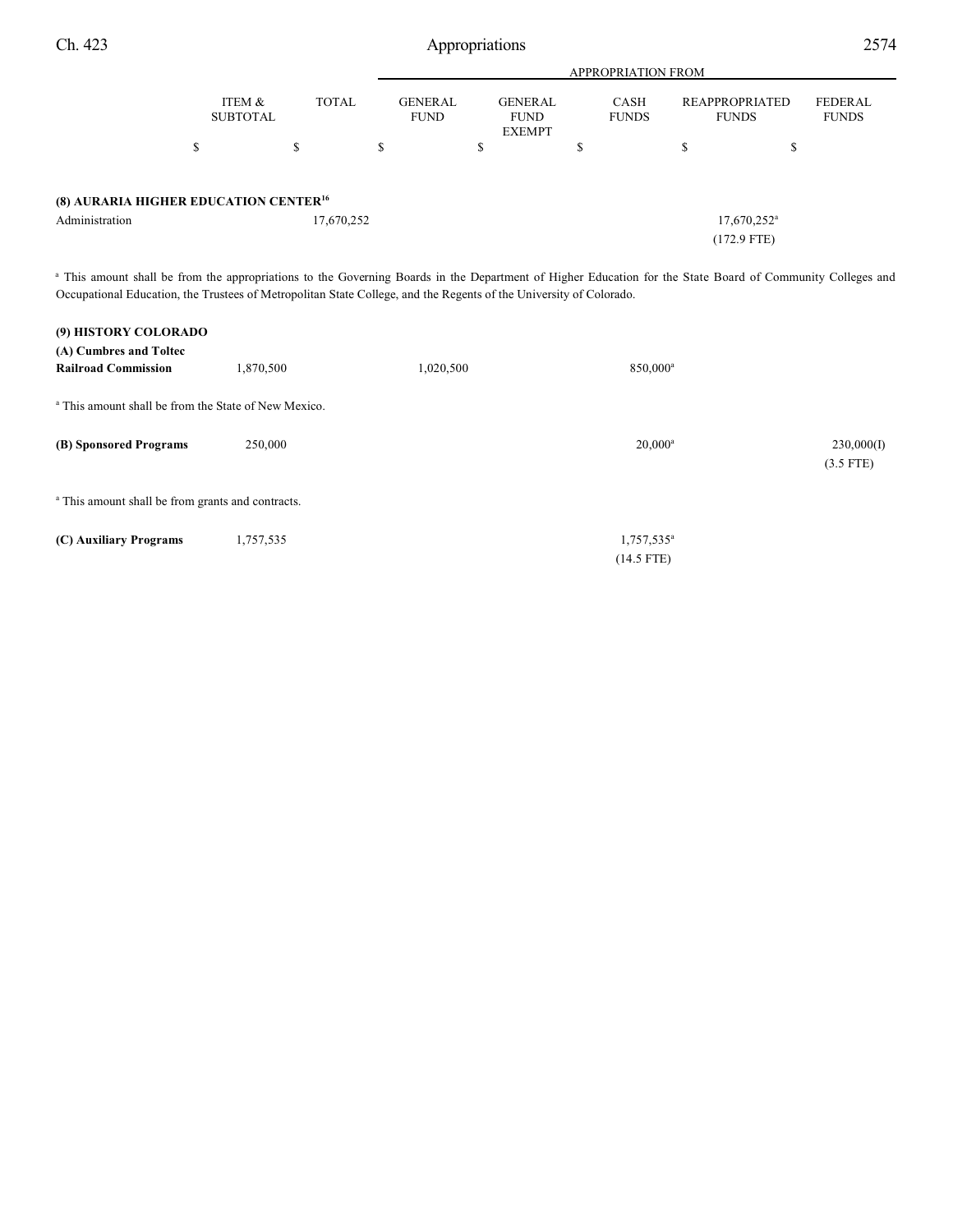<sup>a</sup> This amount shall be from museum shop sales, micro-photo services, public education programs, membership and publication services, traveling exhibits, rentals, special event fees, donations, and gifts.

| (D) Gaming Revenue            |              |                         |            |
|-------------------------------|--------------|-------------------------|------------|
| Gaming Cities Distribution    | 4,260,000    | $4,260,000^a$           |            |
| <b>Statewide Preservation</b> |              |                         |            |
| <b>Grant Program</b>          | 14,758,933   | 14,758,933 <sup>a</sup> |            |
|                               |              | $(18.0$ FTE)            |            |
| Society Museum and            |              |                         |            |
| Preservation Operations       | 8,336,577    | $7,639,481^b$           | 697,096(I) |
|                               | $(95.4$ FTE) |                         |            |
|                               | 27,355,510   |                         |            |

<sup>a</sup> These amounts shall be from Limited Gaming Revenues deposited in the State Historical Fund created in Section 9 (5) (b) (II) of Article XVIII of the State Constitution, to be used pursuant to Section 12-47.1-1201, C.R.S.

<sup>b</sup> Of this amount, \$5,579,201 shall be from Limited Gaming revenues deposited in the State Historical Fund created in Section 9 (5) (b) (II) of Article XVIII of the State Constitution, to be used pursuant to Section 12-47.1-1201, C.R.S., and \$2,060,280 shall be from museum admission fees, user charges, and other sources of cash funds.

## 31,233,545

| <b>TOTALS PART VI</b> |                            |                          |                  |                              |                          |                       |
|-----------------------|----------------------------|--------------------------|------------------|------------------------------|--------------------------|-----------------------|
| (HIGHER EDUCATION)    | <del>\$3,034,535,714</del> | <del>\$362.471.953</del> | $$257.100.000^a$ | <del>\$1,850,970,474</del> ° | <del>\$544.880.058</del> | $$19,113,229^{\circ}$ |
|                       | \$3,052,818,507            | \$371,779,835            |                  | \$1,850,972,889 <sup>b</sup> | \$553.852.554            |                       |

<sup>a</sup> This amount shall be from the General Fund Exempt Account created in Section 24-77-103.6 (2), C.R.S.

 $b$  Of this amount, \$1,795,716,556 contains an (I) notation.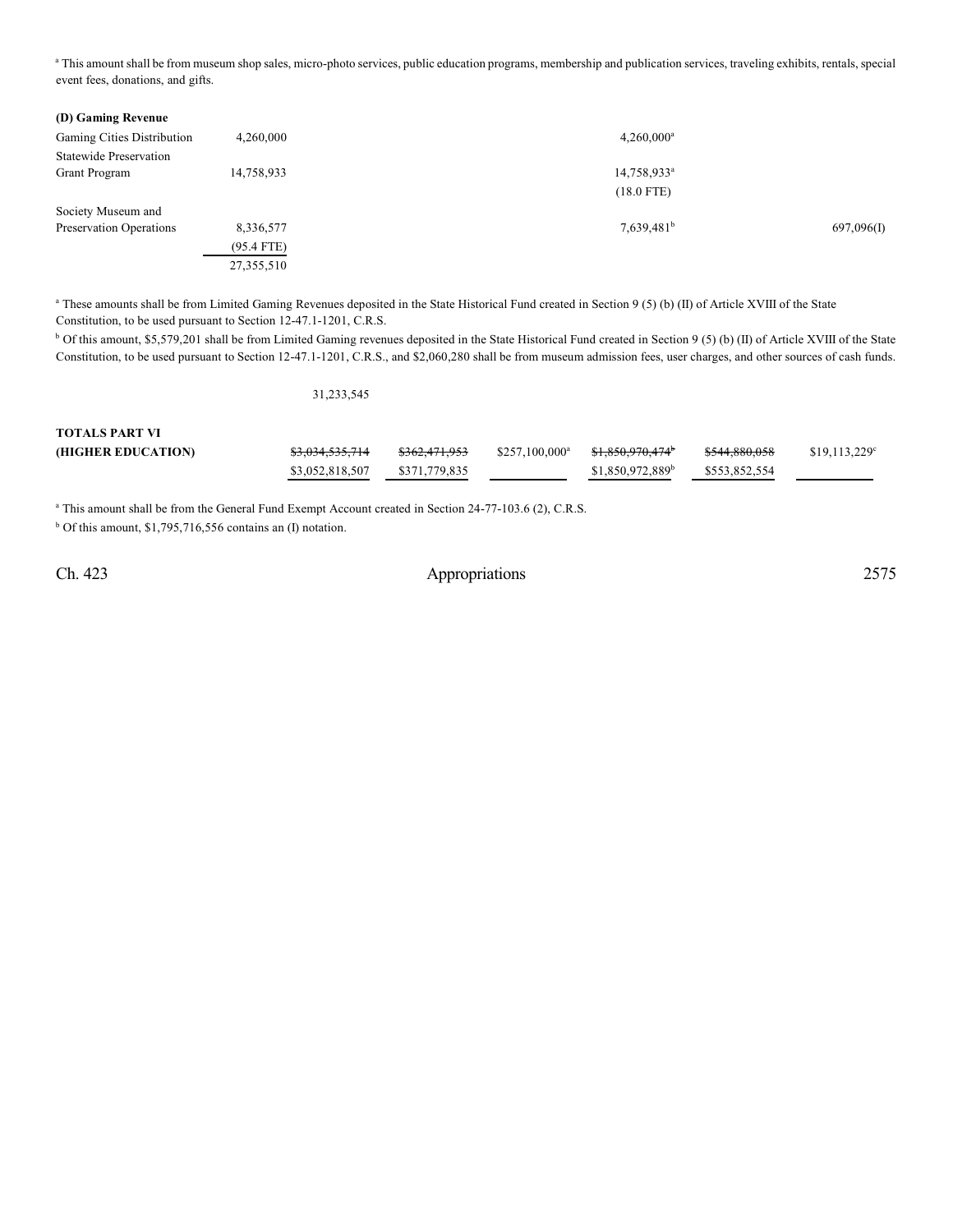| <b>ITEM &amp;</b> | TOTAL. | <b>GENER AL</b> | <b>GENERAL</b> | <b>CASH</b>  |  | REAPPROPRIATED | FEDERAL      |  |
|-------------------|--------|-----------------|----------------|--------------|--|----------------|--------------|--|
| <b>SUBTOTAL</b>   |        | <b>FUND</b>     | <b>FUND</b>    | <b>FUNDS</b> |  | <b>FUNDS</b>   | <b>FUNDS</b> |  |
|                   |        |                 | <b>EXEMPT</b>  |              |  |                |              |  |
|                   |        |                 |                |              |  |                |              |  |

<sup>c</sup> This amount contains an (I) notation.

**FOOTNOTES** -- The following statements are referenced to the numbered footnotes throughout section 2.

- 14 Department of Higher Education, Colorado Commission on Higher Education Financial Aid, Work Study -- It is the intent of the General Assembly to allow the Colorado Commission on Higher Education to roll forward two percent of the Work Study appropriation to the next fiscal year.
- 15 Department of Higher Education, Colorado Commission on Higher Education Financial Aid, Special Purpose, National Guard Tuition Assistance Fund -- It is the intent of the General Assembly that only the minimum funds necessary to pay tuition assistance for qualifying applicants pursuant to Section 23-5-111.4, C.R.S., will be transferred to the National Guard Tuition Fund administered by the Department of Military and Veterans Affairs. Any funds appropriated in this line item that are in excess of the minimum necessary to pay tuition assistance for qualifying applicants may be used for need-based financial aid.
- 16 Department of Higher Education, Governing Boards, Trustees of Adams State College; Trustees of Colorado Mesa University; Trustees of Metropolitan State College of Denver; Trustees of Western State College; Board of Governors of the Colorado State University System; Trustees of Fort Lewis College; Regents of the University of Colorado; Trustees of the Colorado School of Mines; University of Northern Colorado; State Board for Community Colleges and Occupational Education State System Community Colleges; and Auraria Higher Education Center -- Notwithstanding the limitations set forth in subsection (3) of section 1 of this act, the FTE reflected in these line items are shown for informational purposes and are not intended to be a limitation on the budgetary flexibility allowed by Section 23-1-104 (1) (a) (I), C.R.S.
- 17 Department of Higher Education, Governing Boards, Trustees of Adams State College; Trustees of Colorado Mesa University; Trustees of Metropolitan State College of Denver; Trustees of Western State College; Board of Governors of the Colorado State University System; Trustees of Fort Lewis College; Regents of the University of Colorado; Trustees of the Colorado School of Mines; University of Northern Colorado; and State Board for Community Colleges and Occupational Education State System Community Colleges -- The cash funds appropriations from tuition and from academic and academic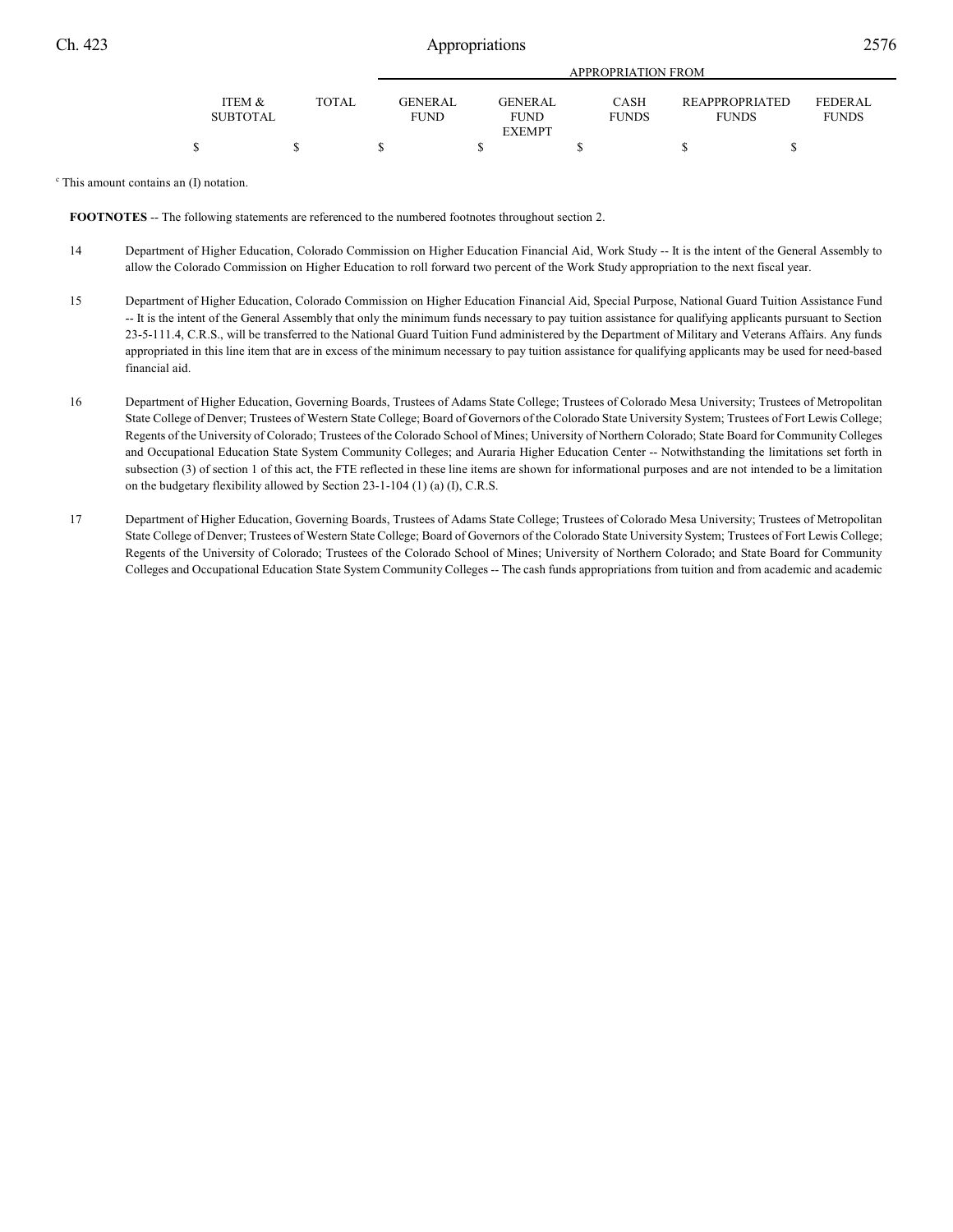facility fees are for informational purposes only. Within the parameters of Section 23-5-130.5, C.R.S., higher education governing boards may set the tuition rates for the institutions they govern. The appropriation reflects the projected tuition if institutions increase Colorado resident tuition rates 9.0 percent and nonresident rates 5.0 percent. The General Assembly requests that with the FY 2013-14 budget request the Governor and the Colorado Commission on Higher Education include the assumed tuition rate increases with the level of General Fund support requested.

18 Department of Higher Education, Local District Junior College Grants Pursuant to Section 23-71-301, C.R.S. -- It is the intent of the General Assembly in making this appropriation that local district tax revenue supplement, rather than supplant, the amount of General Fund provided, and thus annual General Fund adjustments should be equitable with General Fund adjustments for the state-operated governing boards.

**SECTION 2.** Appropriation to the department of higher education for the fiscal year beginning July 1, 2011. In Session Laws of Colorado 2011, section 2 of chapter 335 (SB 11-209), **amend** Part VI (4), (5) (D), (5) (F), (5) (H), and the affected totals, as Part VI (4) (B), (5) (H), and the affected totals are amended by section 1 of chapter 289 (HB 12-1185), and as the said Part VI  $(4)$ ,  $(5)$   $(D)$ ,  $(5)$   $(F)$ ,  $(5)$   $(H)$ , and the affected totals are further amended by section 11 of chapter 305 (HB 12-1335), Session Laws of Colorado 2012, as follows:

## Section 2. **Appropriation.**

## **PART VI DEPARTMENT OF HIGHER EDUCATION**

### **(4) COLLEGE OPPORTUNITY FUND PROGRAM**

**(A) Stipends** Stipends for an estimated 142,309 eligible full-time equivalent students attending state institutions at \$1,860.00 per 30 credit hours 264,694,740

264,490,388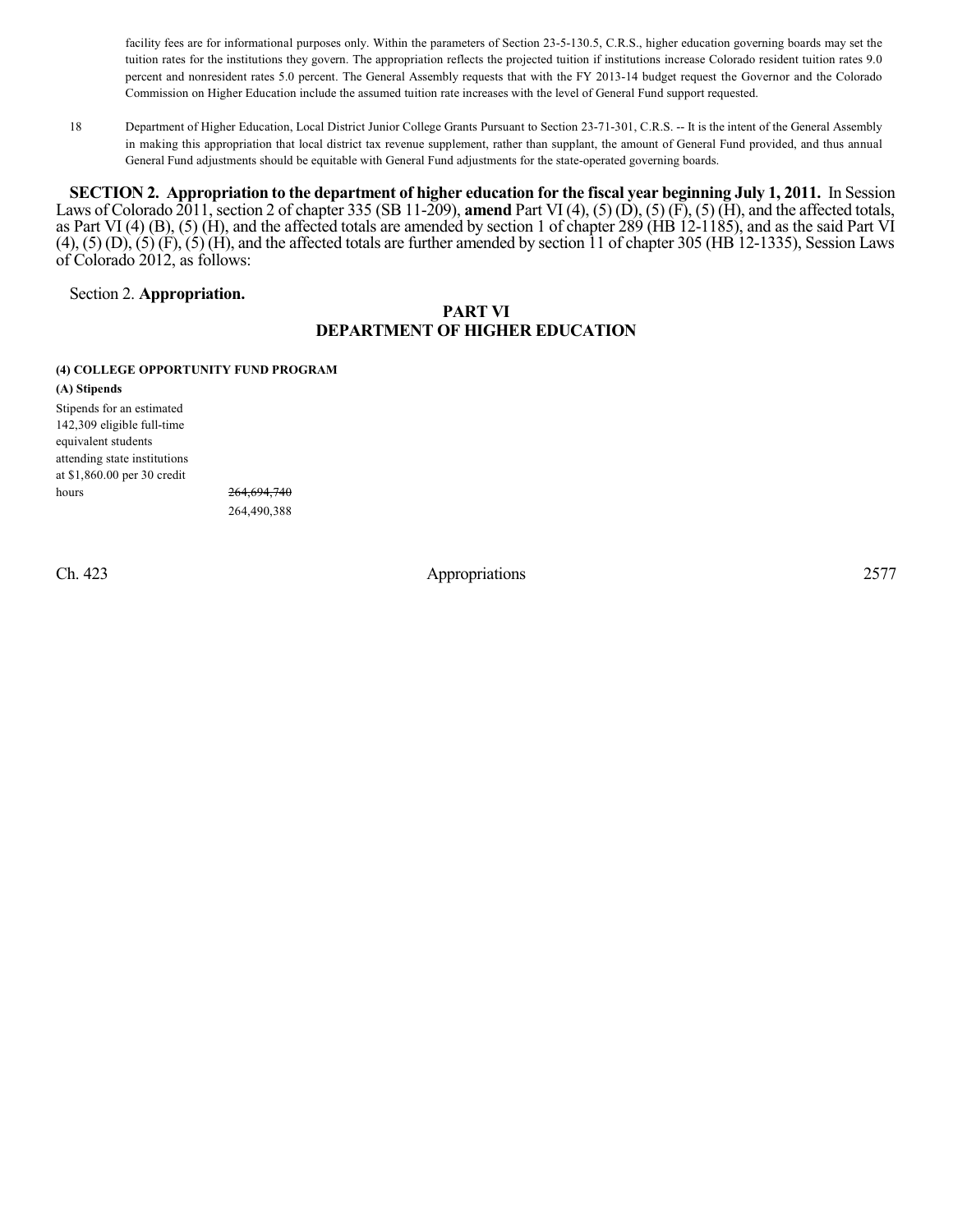|                                                                                                                                                                       |                                         |                    | APPROPRIATION FROM |                               |    |                                                |    |                      |    |                                             |                                |  |
|-----------------------------------------------------------------------------------------------------------------------------------------------------------------------|-----------------------------------------|--------------------|--------------------|-------------------------------|----|------------------------------------------------|----|----------------------|----|---------------------------------------------|--------------------------------|--|
|                                                                                                                                                                       | \$<br>ITEM &<br><b>SUBTOTAL</b>         | \$<br><b>TOTAL</b> | \$                 | <b>GENERAL</b><br><b>FUND</b> | \$ | <b>GENERAL</b><br><b>FUND</b><br><b>EXEMPT</b> | \$ | CASH<br><b>FUNDS</b> | \$ | <b>REAPPROPRIATED</b><br><b>FUNDS</b><br>\$ | <b>FEDERAL</b><br><b>FUNDS</b> |  |
|                                                                                                                                                                       |                                         |                    |                    |                               |    |                                                |    |                      |    |                                             |                                |  |
| Stipends for an estimated<br>1,160 eligible full-time<br>equivalent students<br>attending participating<br>private institutions at<br>\$930.00 per 30 credit<br>hours | 1,078,800<br>265,773,540<br>265,569,188 |                    |                    | 164, 111, 303<br>163,906,951  |    | 101,662,237 <sup>a</sup>                       |    |                      |    |                                             |                                |  |
|                                                                                                                                                                       |                                         |                    |                    |                               |    |                                                |    |                      |    |                                             |                                |  |
| (B) Fee-for-service                                                                                                                                                   |                                         |                    |                    |                               |    |                                                |    |                      |    |                                             |                                |  |
| <b>Contracts with State</b><br><b>Institutions</b>                                                                                                                    | 234,771,132                             |                    |                    | 20,366,702                    |    | 214,404,430 <sup>a</sup>                       |    |                      |    |                                             |                                |  |
|                                                                                                                                                                       | 234,975,484                             |                    |                    | 20,571,054                    |    |                                                |    |                      |    |                                             |                                |  |
|                                                                                                                                                                       |                                         | 500,544,672        |                    |                               |    |                                                |    |                      |    |                                             |                                |  |
| <sup>a</sup> These amounts shall be from the General Fund Exempt Account created in Section 24-77-103.6 (2), C.R.S.                                                   |                                         |                    |                    |                               |    |                                                |    |                      |    |                                             |                                |  |

## **(5) GOVERNING BOARDS**

**(D) Trustees of Western State College<sup>17, 18</sup>** 22,835,072 13,490,825<sup>a</sup> 9,344,247<sup>b</sup>

13,490,825<sup>a</sup>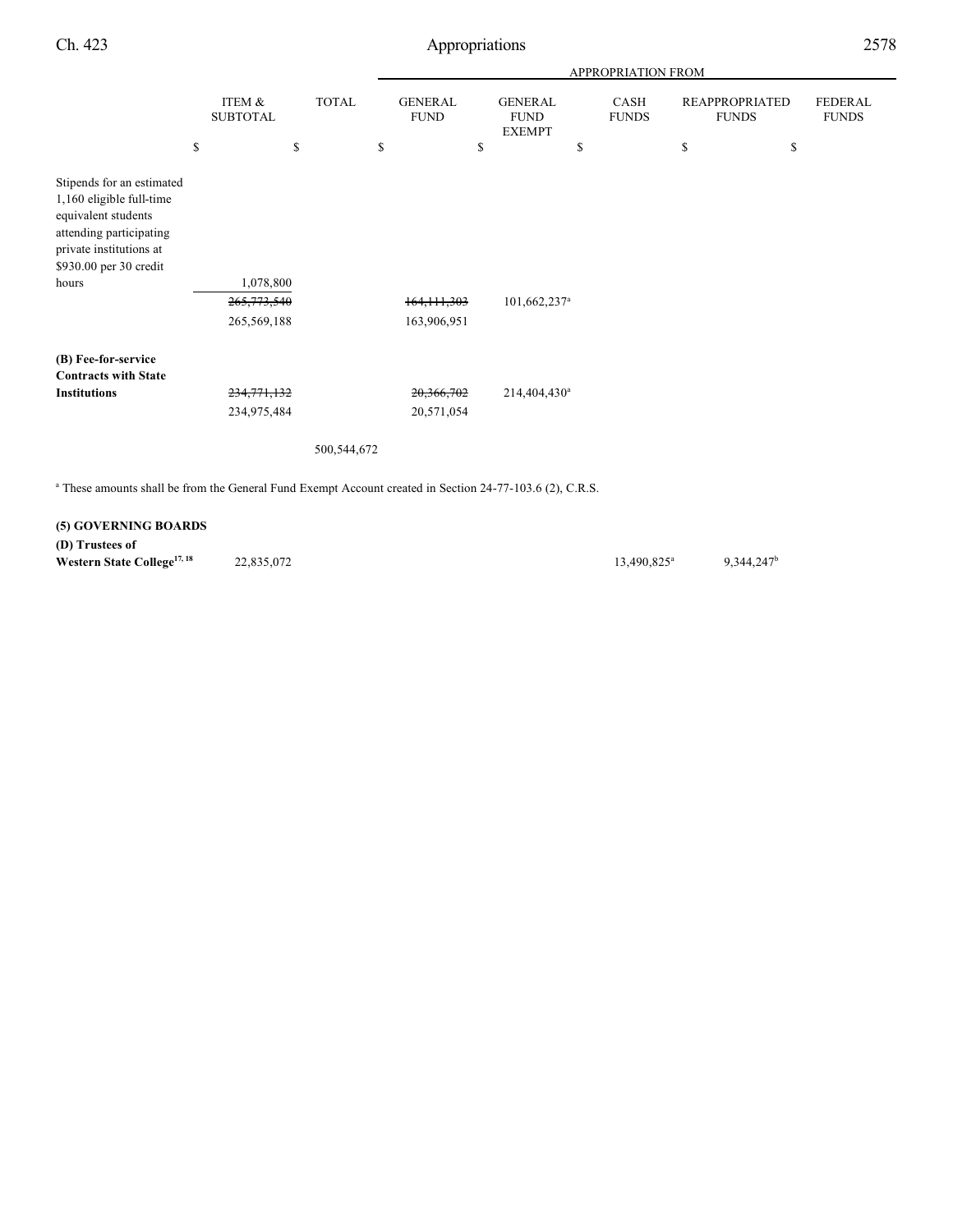#### (231.9 FTE)

<sup>a</sup> Of this amount \$12,067,550 shall be from the student's share of tuition and \$1,423,275 shall be from shall be from academic fees and academic facility fees. <sup>b</sup> Of this amount, \$2,306,400 \$2,335,757 shall be from General Fund appropriated to the College Opportunity Fund Program in the Department of Higher Education for student stipend payments and \$7,037,847 \$7,008,490 shall be from General Fund appropriated to the College Opportunity Fund Program in the Department of Higher Education for fee-for-service contracts.

#### **(F) Trustees of Fort Lewis College<sup>17, 18</sup> 23,429,497** 34,058,380<sup>a</sup> 9,371,117<sup>b</sup> 34,058,380<sup>a</sup> (417.8 FTE)

<sup>a</sup> Of this amount, \$32,961,565 shall be from the students' share of tuition and \$1,096,815 shall be from academic fees and academic facility fees.

<sup>b</sup> Of this amount, \$4,274,280 \$3,975,626 shall be from General Fund appropriated to the College Opportunity Fund Program in the Department of Higher Education for student stipend payments, \$5,048,837 \$5,347,491 shall be from General Fund appropriated to the College Opportunity Fund Program in the Department of Higher Education for fee-for-service contracts, and \$48,000 shall be from moneys appropriated to the Department of Local Affairs from the Local Government Mineral Impact Fund created in Section 34-63-102 (5) (a) (I), C.R.S. The amount from the Local Government Mineral Impact Fund represents a 2011 calendar year grant, and any unexpended balance on June 30, 2011, is intended to roll forward and remain available for expenditure through June 30, 2012.

| (H) Trustees of the     |               |                         |                |
|-------------------------|---------------|-------------------------|----------------|
| Colorado School of      |               |                         |                |
| Mines <sup>17, 18</sup> | 105,814,478   | 89.560.236 <sup>a</sup> | $16,254,242^b$ |
|                         | $(766.6$ FTE) |                         |                |

<sup>a</sup> Of this amount, \$85,356,822 shall be from the students' share of tuition and \$4,203,414 shall be from academic fees and academic facility fees.

<sup>b</sup> Of this amount, \$5,001,540 \$5,066,485 shall be from General Fund appropriated to the College Opportunity Fund Program in the Department of Higher Education for student stipend payments and \$11,252,702 \$11,187,757 shall be from General Fund appropriated to the College Opportunity Fund Program in the Department of Higher Education for fee-for-service contracts.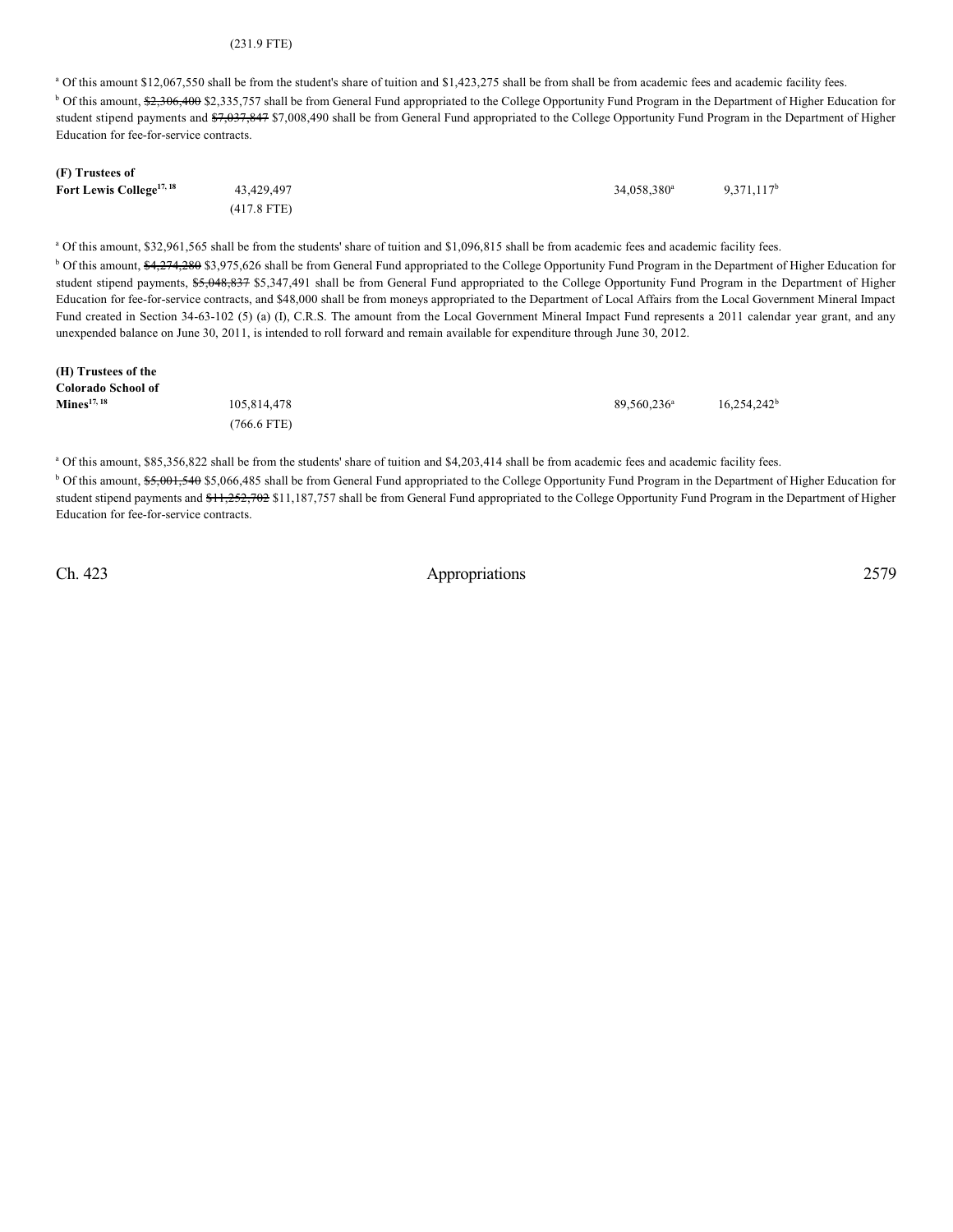|                                  |                           |  |              |                 | <b>APPROPRIATION FROM</b>     |               |                                                |                            |                      |                 |                                       |               |  |                                |  |
|----------------------------------|---------------------------|--|--------------|-----------------|-------------------------------|---------------|------------------------------------------------|----------------------------|----------------------|-----------------|---------------------------------------|---------------|--|--------------------------------|--|
|                                  | ITEM &<br><b>SUBTOTAL</b> |  | <b>TOTAL</b> |                 | <b>GENERAL</b><br><b>FUND</b> |               | <b>GENERAL</b><br><b>FUND</b><br><b>EXEMPT</b> |                            | CASH<br><b>FUNDS</b> |                 | <b>REAPPROPRIATED</b><br><b>FUNDS</b> |               |  | <b>FEDERAL</b><br><b>FUNDS</b> |  |
|                                  | \$                        |  | S.           |                 | S                             |               | \$                                             |                            | J.                   |                 | S                                     | S             |  |                                |  |
| <b>TOTALS PART VI</b><br>(HIGHER |                           |  |              |                 |                               |               |                                                |                            |                      |                 |                                       |               |  |                                |  |
| <b>EDUCATION</b>                 |                           |  |              | \$2,912,401,287 |                               | \$308,175,563 |                                                | \$316,066,667 <sup>a</sup> |                      | \$1,718,461,842 |                                       | \$550,656,940 |  | \$19,040,275                   |  |

<sup>a</sup> This amount shall be from the General Fund Exempt Account created in Section 24-77-103.6 (2), C.R.S.